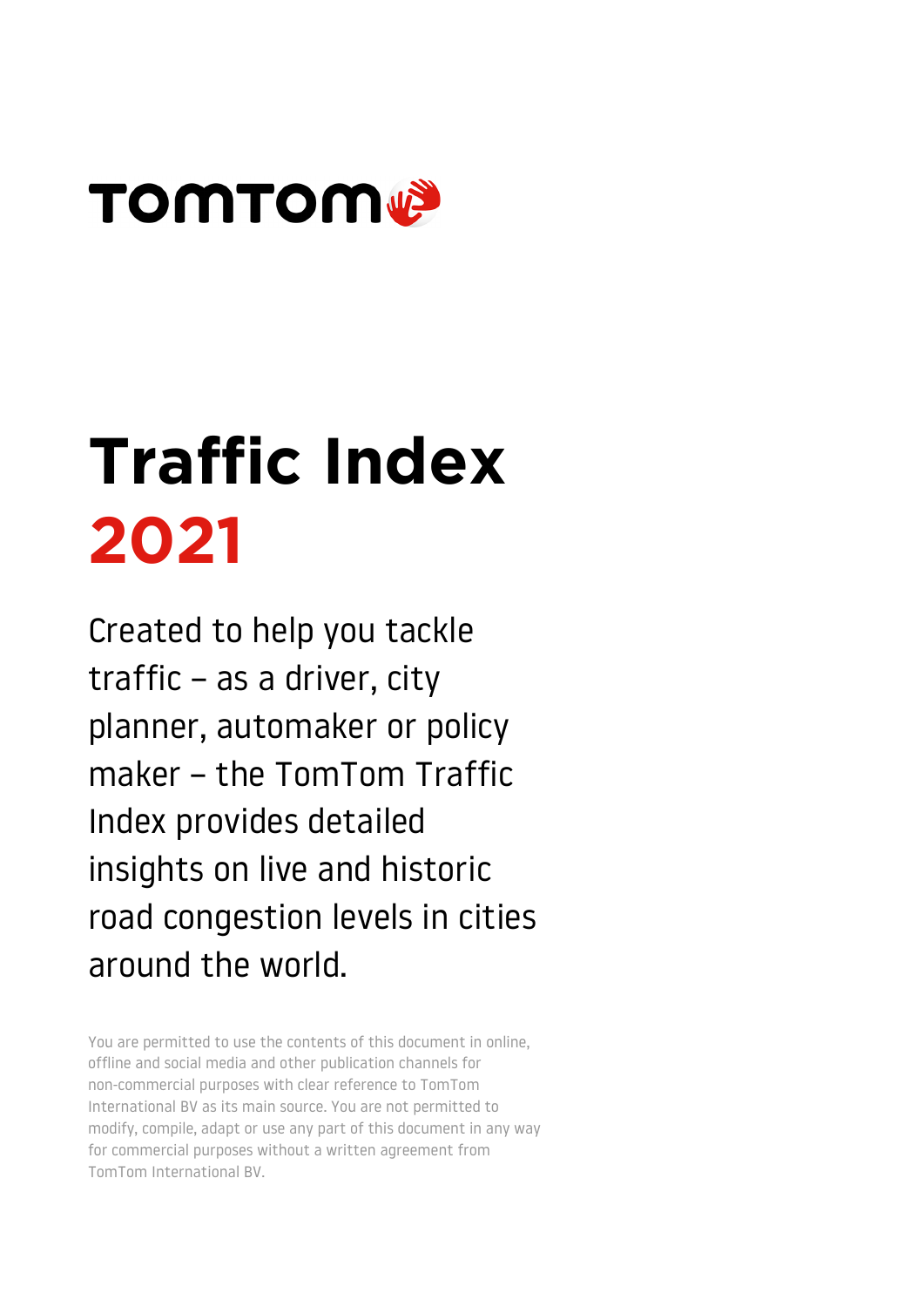## Traffic Index results 2021

Downloaded from: [https://www.tomtom.com/en\\_gb/traffic-index/ranking/](https://www.tomtom.com/en_gb/traffic-index/ranking/)

404 results FULL

#### All countries (58)

Argentina, Australia, Austria, Belgium, Brazil, Bulgaria, Canada, Chile, Colombia, Czechia, Denmark, Egypt, Estonia, Finland, France, Germany, Greece, Hong Kong, Hungary, Iceland, India, Indonesia, Ireland, Israel, Italy, Japan, Kuwait, Latvia, Lithuania, Luxembourg, Malaysia, Mexico, Netherlands, New Zealand, Norway, Peru, Philippines, Poland, Portugal, Qatar, Romania, Russia, Saudi Arabia, Singapore, Slovakia, Slovenia, South Africa, Spain, Sweden, Switzerland, Taiwan, Thailand, Turkey, Ukraine, United Arab Emirates, United Kingdom, United States of America, Uruguay

#### All city sizes (by population)

| <b>Megacity</b> | Large          | <b>Small</b>   |
|-----------------|----------------|----------------|
| $> 8$ million   | > 800 thousand | < 800 thousand |

#### All congestion levels

- $\bullet$  > 50%
- **25% 50%**
- $\bullet$  15% 25%
- $\bullet$  < 15%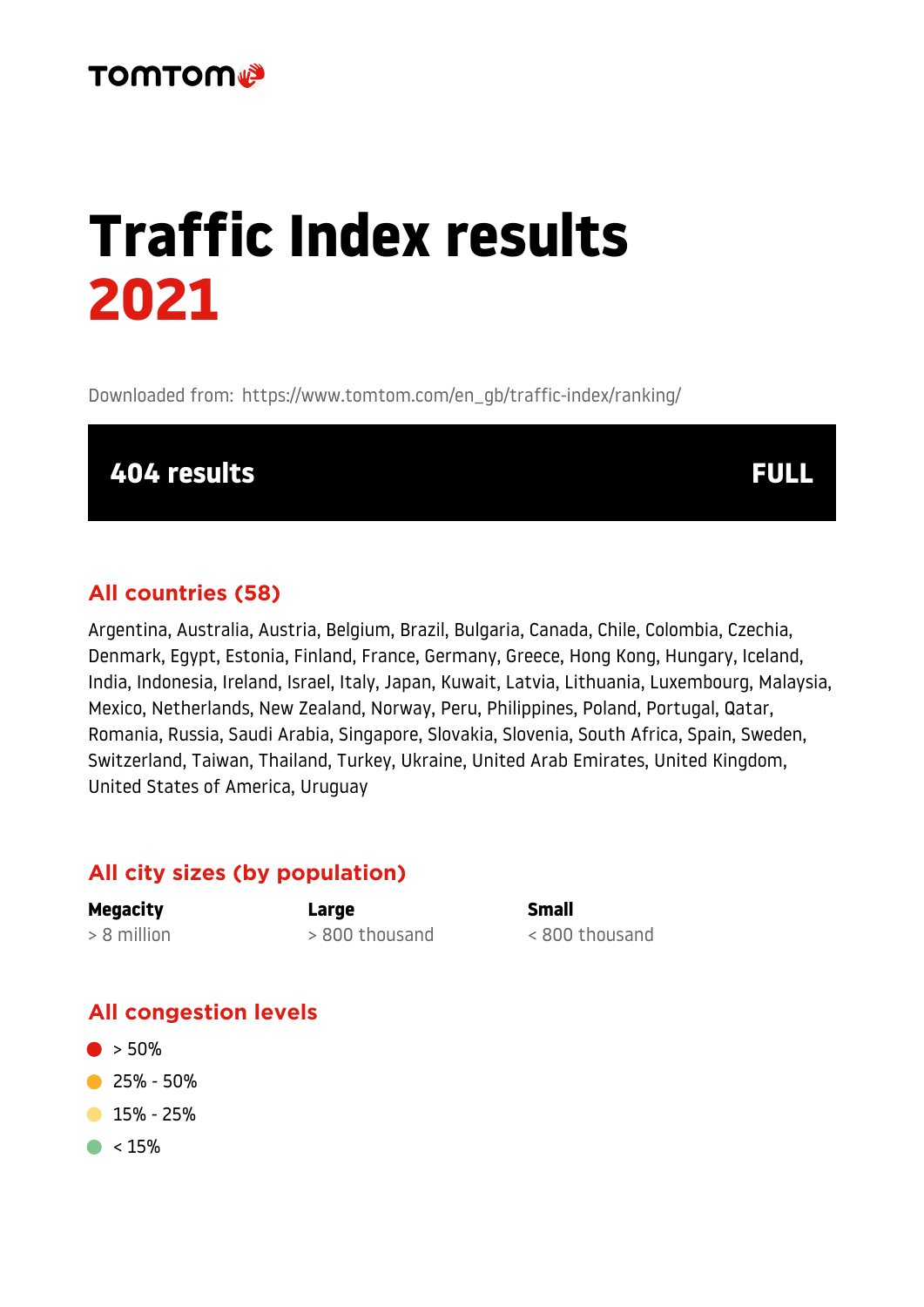| #              | World<br>rank           | <b>City</b>                   | <b>Country</b> | <b>Congestion level</b><br><b>I Diff to 2020</b> |
|----------------|-------------------------|-------------------------------|----------------|--------------------------------------------------|
| $\mathbf{1}$   | 1 <sub>1</sub>          | <b>Istanbul</b>               | Turkey         | 62% ↑ 11%p                                       |
| $\overline{2}$ | 2 <sup>7</sup>          | <b>Moscow region (oblast)</b> | Russia         | 61% ↑ 7%p                                        |
| 3              | $\overline{\mathbf{3}}$ | <b>Kyiv</b>                   | Ukraine        | 56% 个 5%p                                        |
| 4              | $\overline{\mathbf{4}}$ | <b>Bogota</b>                 | Colombia       | 55% 个 2%p                                        |
| 5              | 5 <sub>1</sub>          | <b>Mumbai</b>                 | India          | $53% - 0%$                                       |
| 6              | 6 <sup>1</sup>          | <b>Odessa</b>                 | Ukraine        | 51% 个 7%p                                        |
| 7              | $\mathbf{Z}$            | <b>Saint Petersburg</b>       | Russia         | 50% ↑ 6%p                                        |
| 8              | 8                       | <b>Bucharest</b>              | Romania        | 50% 个8%p                                         |
| 9              | 9 <sup>°</sup>          | <b>Novosibirsk</b>            | Russia         | 48% 个 3%p                                        |
| 10             | 10 <sub>o</sub>         | <b>Bengaluru</b>              | India          | 48% $\sqrt{3}$                                   |
| 11             | 11                      | <b>New Delhi</b>              | India          | 48% 个 1%p                                        |
| 12             | $12$                    | <b>Kharkiv</b>                | Ukraine        | 46% 个 3%p                                        |
| 13             | $13$                    | <b>Lodz</b>                   | Poland         | 45% 个 3%p                                        |
| 14             | 14                      | <b>Samara</b>                 | Russia         | 44% 个 3%p                                        |
| 15             | 15 <sub>15</sub>        | Yekaterinburg                 | Russia         | 43% 个 7%p                                        |
| 16             | 16                      | <b>Tel Aviv</b>               | Israel         | 43% 个 6%p                                        |
| 17             | $17\,$                  | <b>Tokyo</b>                  | Japan          | 43% 个 2%p                                        |
| 18             | 18                      | <b>Manila</b>                 | Philippines    | 43% $\downarrow$ 10%p                            |
| 19             | 19                      | Lima                          | Peru           | $42% - 0%$                                       |
| 20             | 20                      | <b>Krakow</b>                 | Poland         | 42% 个 6%p                                        |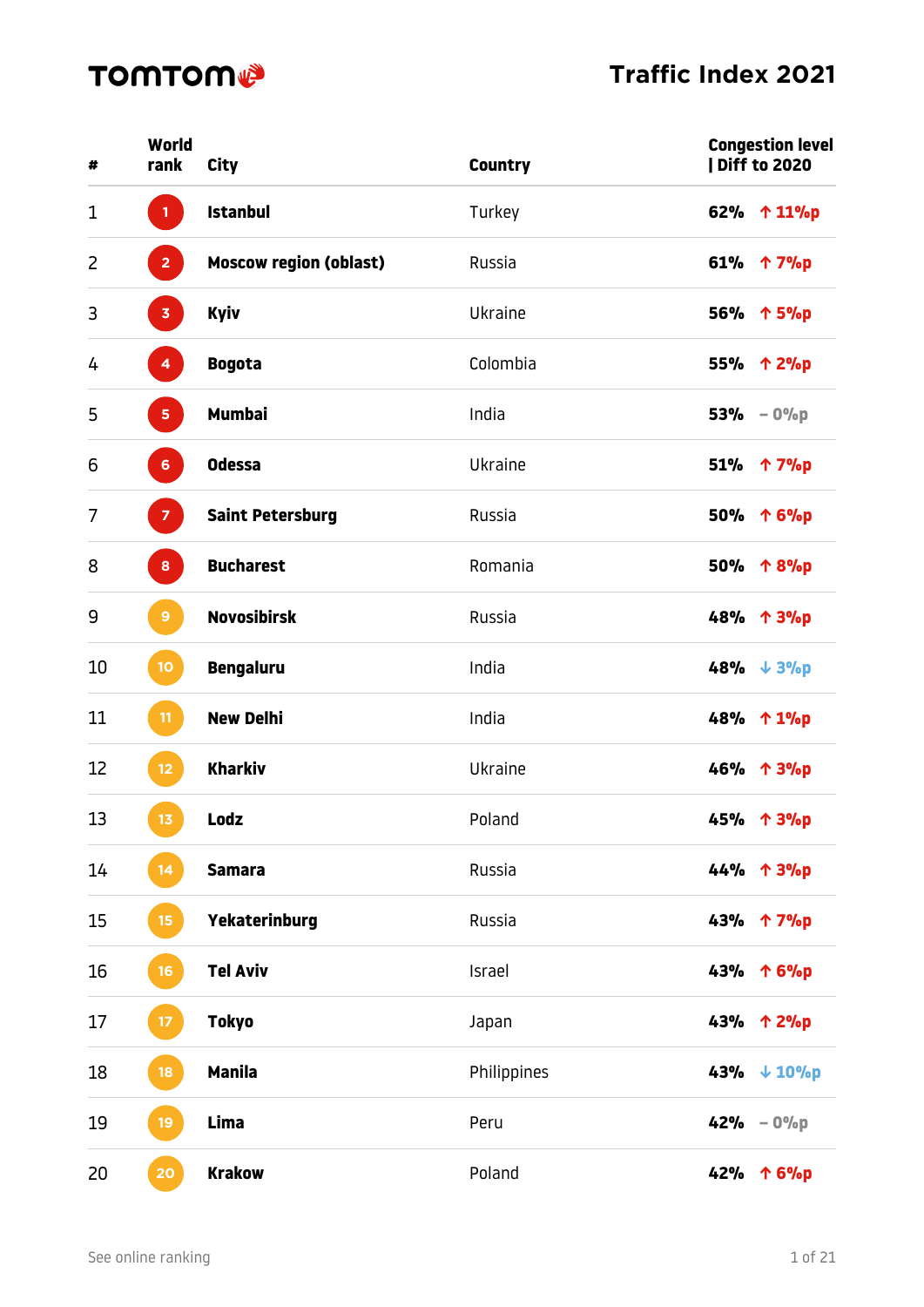| #  | World<br>rank    | <b>City</b>            | <b>Country</b> | <b>Congestion level</b><br><b>  Diff to 2020</b> |
|----|------------------|------------------------|----------------|--------------------------------------------------|
| 21 | 21               | <b>Pune</b>            | India          | 42% $-0\%p$                                      |
| 22 | 22               | <b>Wroclaw</b>         | Poland         | 41% ↑ 6%p                                        |
| 23 | 23               | Rostov-on-Don          | Russia         | 41% 个 7%p                                        |
| 24 | 24               | <b>Recife</b>          | <b>Brazil</b>  | 40% 个 3%p                                        |
| 25 | 25               | <b>Dnipro</b>          | Ukraine        | 40% 个 2%p                                        |
| 26 | $26\phantom{.0}$ | <b>Santiago</b>        | Chile          | 39% 个 8%p                                        |
| 27 | 27               | <b>Jerusalem</b>       | Israel         | 38% 个 7%p                                        |
| 28 | 28               | <b>Mexico City</b>     | Mexico         | 38% 个 2%p                                        |
| 29 | 29               | <b>Izmir</b>           | Turkey         | 37% 个 7%p                                        |
| 30 | 30               | <b>Warsaw</b>          | Poland         | 37% 个 6%p                                        |
| 31 | 31               | <b>Athens</b>          | Greece         | 37% 个 3%p                                        |
| 32 | 32               | <b>Nizhny Novgorod</b> | Russia         | 37% 个 7%p                                        |
| 33 | 33               | <b>Poznan</b>          | Poland         | 37% 个 6%p                                        |
| 34 | 34               | <b>Osaka</b>           | Japan          | 36% 个 1%p                                        |
| 35 | 35               | <b>Dublin</b>          | Ireland        | 36% $\sqrt{2\%p}$                                |
| 36 | 36               | <b>Palermo</b>         | Italy          | 36% 个 7%p                                        |
| 37 | 37               | <b>Paris</b>           | France         | 36% 个 4%p                                        |
| 38 | 38               | <b>Szczecin</b>        | Poland         | 36% 个 9%p                                        |
| 39 | 39               | <b>Rio de Janeiro</b>  | <b>Brazil</b>  | 36% 个 4%p                                        |
| 40 | 40               | <b>Taipei</b>          | Taiwan         | 35% $\sqrt{2\%p}$                                |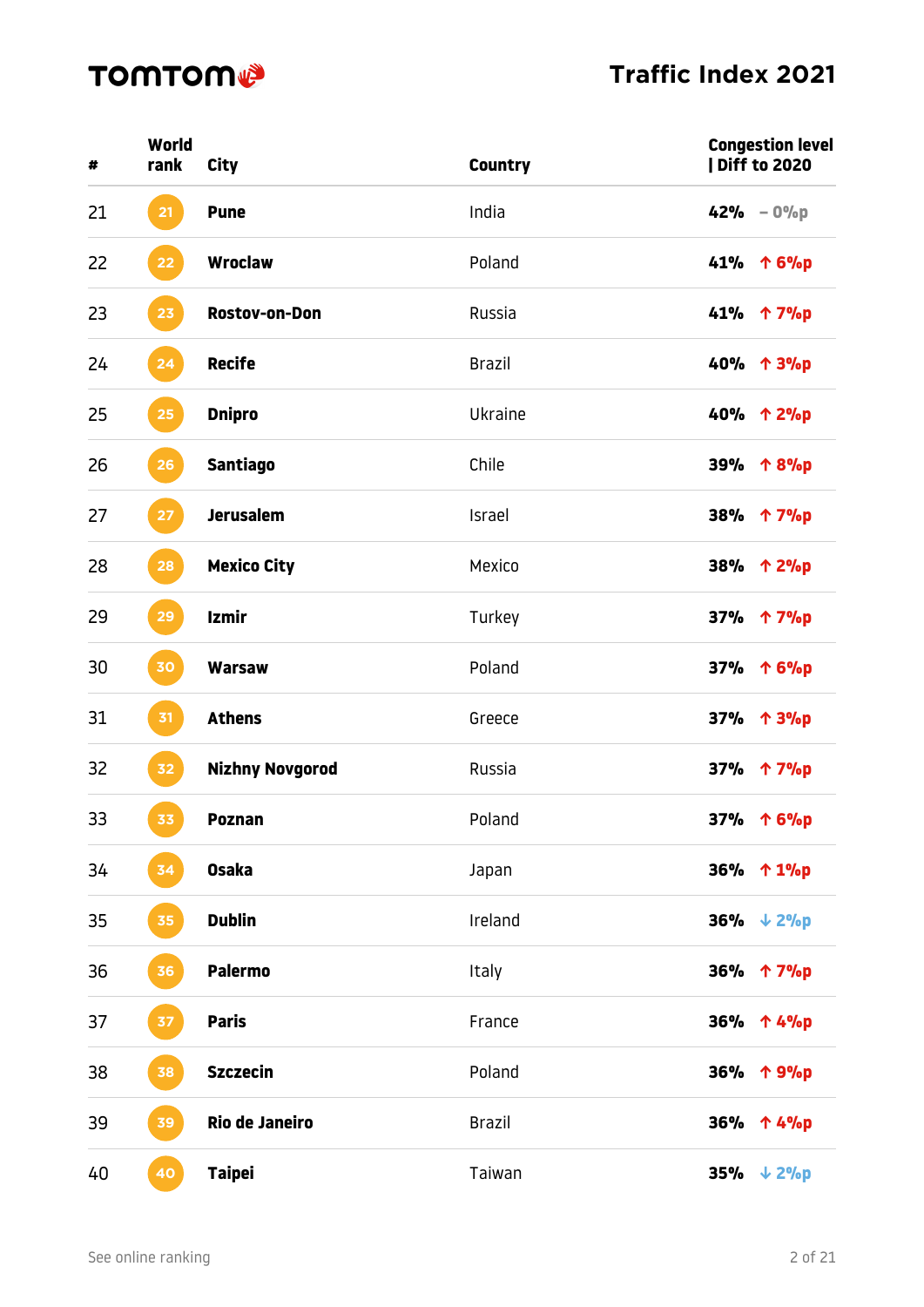| #  | World<br>rank | <b>City</b>                     | <b>Country</b>           | <b>Congestion level</b><br>  Diff to 2020 |
|----|---------------|---------------------------------|--------------------------|-------------------------------------------|
| 41 | 41            | <b>Cairo</b>                    | Egypt                    | 35% $\sqrt{1\%p}$                         |
| 42 | 42            | <b>Marseille</b>                | France                   | 35% 个 5%p                                 |
| 43 | 43            | <b>New York</b>                 | United States of America | 35% 个 9%p                                 |
| 44 | 44            | <b>Edinburgh</b>                | United Kingdom           | 35% 个 3%p                                 |
| 45 | 45            | <b>Gdansk, Gdynia and Sopot</b> | Poland                   | 34% 个 5%p                                 |
| 46 | 46            | <b>Jakarta</b>                  | Indonesia                | $34% \t + 2%p$                            |
| 47 | 47            | <b>Hong Kong</b>                | Hong Kong                | 34% 个 4%p                                 |
| 48 | 48            | <b>Chelyabinsk</b>              | Russia                   | 34% 个 3%p                                 |
| 49 | 49            | <b>Nagoya</b>                   | Japan                    | 34% 个 1%p                                 |
| 50 | 50            | <b>Ankara</b>                   | Turkey                   | 34% 个 6%p                                 |
| 51 | 51            | <b>Taichung</b>                 | Taiwan                   | $34% \t + 1%p$                            |
| 52 | 52            | <b>Brussels</b>                 | Belgium                  | 34% 个 5%p                                 |
| 53 | 53            | <b>Vancouver</b>                | Canada                   | 33% 个 3%p                                 |
| 54 | 54            | Rome                            | Italy                    | 33% 个 6%p                                 |
| 55 | 55            | <b>London</b>                   | United Kingdom           | 33% 个 2%p                                 |
| 56 | 56            | <b>Kazan</b>                    | Russia                   | 33% 个 4%p                                 |
| 57 | 57            | <b>Toulon</b>                   | France                   | 33% 个 7%p                                 |
| 58 | 58            | <b>Omsk</b>                     | Russia                   | 33%<br>个 2%p                              |
| 59 | 59            | <b>Los Angeles</b>              | United States of America | 33% 个 6%p                                 |
| 60 | 60            | Hull                            | United Kingdom           | 32% 个 4%p                                 |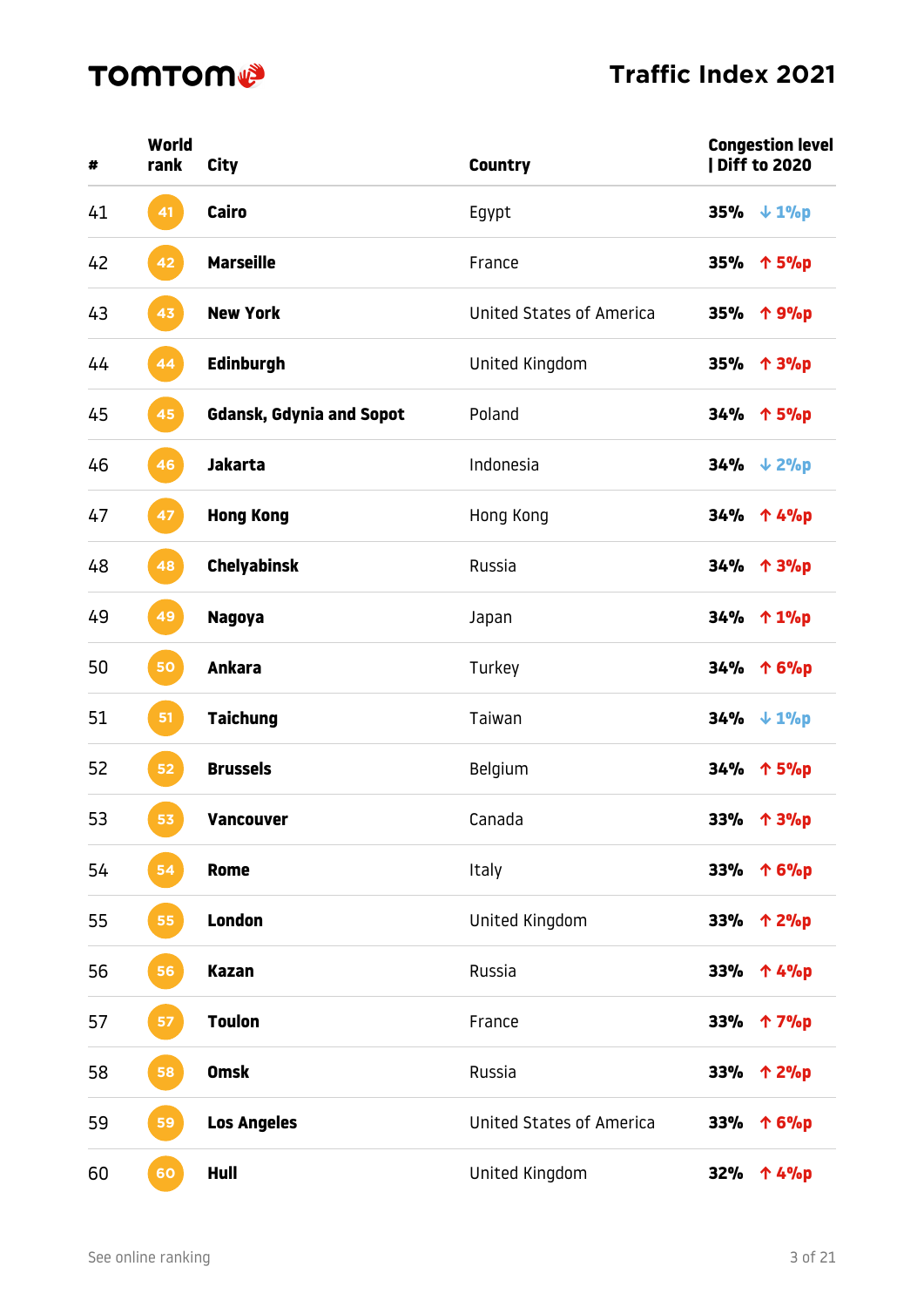| #  | World<br>rank | <b>City</b>              | <b>Country</b>  |     | <b>Congestion level</b><br>  Diff to 2020 |
|----|---------------|--------------------------|-----------------|-----|-------------------------------------------|
| 61 | 61            | <b>Messina</b>           | Italy           |     | 32% 个 7%p                                 |
| 62 | 62            | <b>Tomsk</b>             | Russia          |     | 32% 个 4%p                                 |
| 63 | 63            | <b>Bordeaux</b>          | France          |     | 32% 个 5%p                                 |
| 64 | 64            | <b>Brighton and Hove</b> | United Kingdom  |     | 32% 个 4%p                                 |
| 65 | 65            | <b>Kaohsiung</b>         | Taiwan          |     | $32% - 0%$                                |
| 66 | 66            | <b>Auckland</b>          | New Zealand     |     | 31% 个 2%p                                 |
| 67 | 67            | <b>Buenos Aires</b>      | Argentina       |     | 31% ↑ 7%p                                 |
| 68 | 68            | <b>Sao Paulo</b>         | <b>Brazil</b>   |     | 31% ↑ 1%p                                 |
| 69 | 69            | <b>Hamburg</b>           | Germany         |     | 31% 个 2%p                                 |
| 70 | $70\,$        | Wiesbaden                | Germany         |     | 31% 个 5%p                                 |
| 71 | 71            | <b>Taoyuan</b>           | Taiwan          |     | 31% $\sqrt{39}$                           |
| 72 | $72$          | <b>Antalya</b>           | Turkey          |     | 31% 个 5%p                                 |
| 73 | 73            | <b>Bursa</b>             | Turkey          |     | 31% ↑ 6%p                                 |
| 74 | 74            | <b>Bangkok</b>           | Thailand        | 31% | $\downarrow$ 13%p                         |
| 75 | 75            | Geneva                   | Switzerland     |     | 30% 个 1%p                                 |
| 76 | 76            | <b>Sofia</b>             | <b>Bulgaria</b> |     | $30\% - 0\%p$                             |
| 77 | 77            | Zurich                   | Switzerland     |     | 30% 个 3%p                                 |
| 78 | 78            | <b>Adana</b>             | Turkey          |     | 30% 个 3%p                                 |
| 79 | 79            | <b>Berlin</b>            | Germany         |     | $30\% - 0\%p$                             |
| 80 | 80            | Catania                  | Italy           |     | 30% 个 7%p                                 |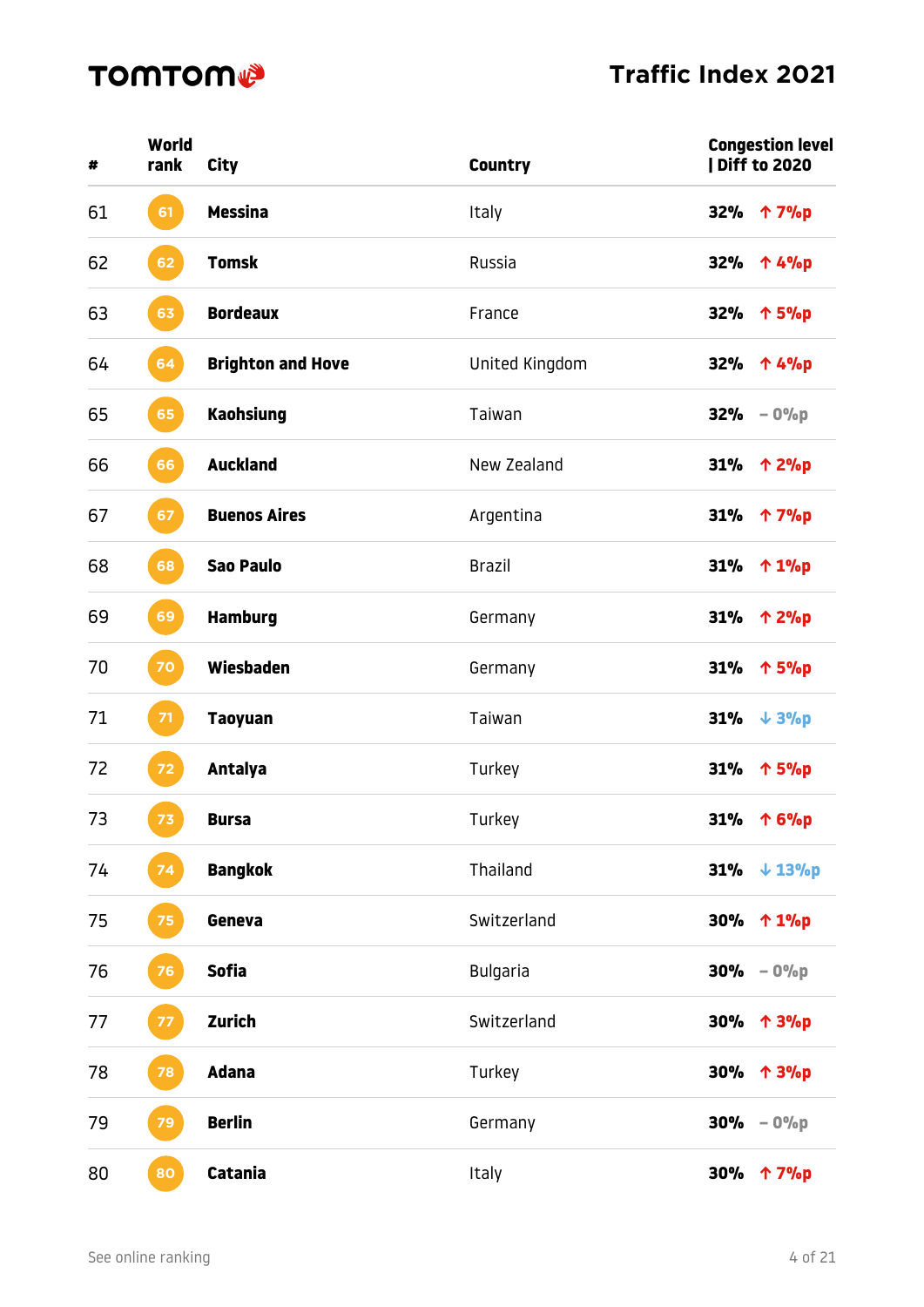| #   | World<br>rank | <b>City</b>        | <b>Country</b> | <b>Congestion level</b><br>  Diff to 2020 |
|-----|---------------|--------------------|----------------|-------------------------------------------|
| 81  | 81            | <b>Sapporo</b>     | Japan          | 30% 个 2%p                                 |
| 82  | 82            | <b>Tainan</b>      | Taiwan         | 30% $\sqrt{2\%p}$                         |
| 83  | 83            | <b>Budapest</b>    | Hungary        | 30% 个 3%p                                 |
| 84  | 84            | Wellington         | New Zealand    | 29% 个 2%p                                 |
| 85  | 85            | <b>Naples</b>      | Italy          | 29% 个 4%p                                 |
| 86  | 86            | Lyon               | France         | 29% 个 4%p                                 |
| 87  | 87            | <b>Cork</b>        | Ireland        | 29% 个 3%p                                 |
| 88  | 88            | <b>Singapore</b>   | Singapore      | 29% 个 2%p                                 |
| 89  | 89            | <b>Fortaleza</b>   | <b>Brazil</b>  | $29% \t + 2%p$                            |
| 90  | 90            | <b>Salvador</b>    | <b>Brazil</b>  | 29% $\downarrow$ 1%p                      |
| 91  | 91            | Lublin             | Poland         | 29% 个 3%p                                 |
| 92  | 92            | Vienna             | Austria        | 29% 个 3%p                                 |
| 93  | 93            | <b>Lugano</b>      | Switzerland    | 29% 个 3%p                                 |
| 94  | 94            | <b>Kobe</b>        | Japan          | 29% 个 3%p                                 |
| 95  | 95            | Genoa              | Italy          | 28% 个 1%p                                 |
| 96  | 96            | <b>Nice</b>        | France         | 28% 个 3%p                                 |
| 97  | 97            | <b>Sydney</b>      | Australia      | $28% - 0%$                                |
| 98  | 98            | <b>Luxembourg</b>  | Luxembourg     | 28% 个 3%p                                 |
| 99  | 99            | <b>Bournemouth</b> | United Kingdom | 28% 个 3%p                                 |
| 100 | 100           | <b>Milan</b>       | Italy          | 28% 个 5%p                                 |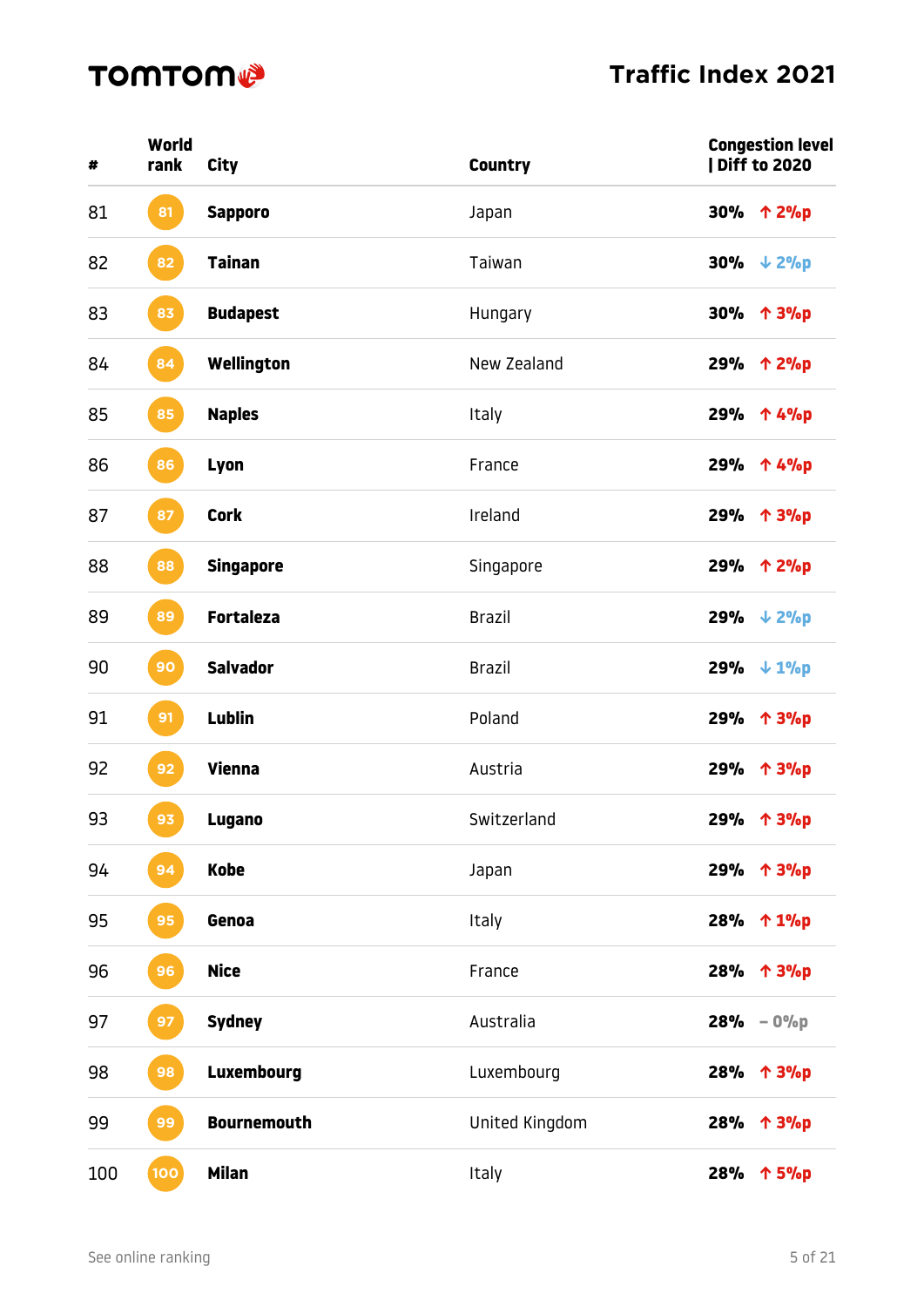| #   | World<br>rank | City                  | <b>Country</b>                  | <b>Congestion level</b><br><b>Diff to 2020</b> |
|-----|---------------|-----------------------|---------------------------------|------------------------------------------------|
| 101 | 101           | Aachen                | Germany                         | 28% 个 2%p                                      |
| 102 | 102           | Miami                 | <b>United States of America</b> | 28% 个 5%p                                      |
| 103 | 103           | <b>Haarlem</b>        | Netherlands                     | 28% 个 3%p                                      |
| 104 | 104           | <b>Belo Horizonte</b> | <b>Brazil</b>                   | $28% - 0%$                                     |
| 105 | 105           | <b>Limerick</b>       | Ireland                         | $27% \t + 1%p$                                 |
| 106 | 106           | <b>Montpellier</b>    | France                          | 27% 个 3%p                                      |
| 107 | 107           | <b>Grenoble</b>       | France                          | 27% 个 1%p                                      |
| 108 | 108           | <b>Vilnius</b>        | Lithuania                       | 27% 个 1%p                                      |
| 109 | 109           | Gaziantep             | Turkey                          | 27% 个 3%p                                      |
| 110 | 110           | <b>Tallinn</b>        | Estonia                         | 27% 个 1%p                                      |
| 111 | 111           | <b>Prague</b>         | Czechia                         | 27% 个 4%p                                      |
| 112 | $112$         | <b>Baton Rouge</b>    | <b>United States of America</b> | 27% 个 7%p                                      |
| 113 | 113           | <b>Bydgoszcz</b>      | Poland                          | $27% - 0%$                                     |
| 114 | 114           | <b>Porto Alegre</b>   | <b>Brazil</b>                   | 27% 个 3%p                                      |
| 115 | 115           | <b>Belfast</b>        | United Kingdom                  | 27% 个 2%p                                      |
| 116 | 116           | <b>Antwerp</b>        | Belgium                         | 26% 个 2%p                                      |
| 117 | 117           | <b>The Hague</b>      | Netherlands                     | 26% 个 2%p                                      |
| 118 | 118           | <b>Kosice</b>         | Slovakia                        | 26% 个 3%p                                      |
| 119 | 119           | <b>Barcelona</b>      | Spain                           | 26% 个 4%p                                      |
| 120 | 120           | <b>Bristol</b>        | United Kingdom                  | 26% 个 3%p                                      |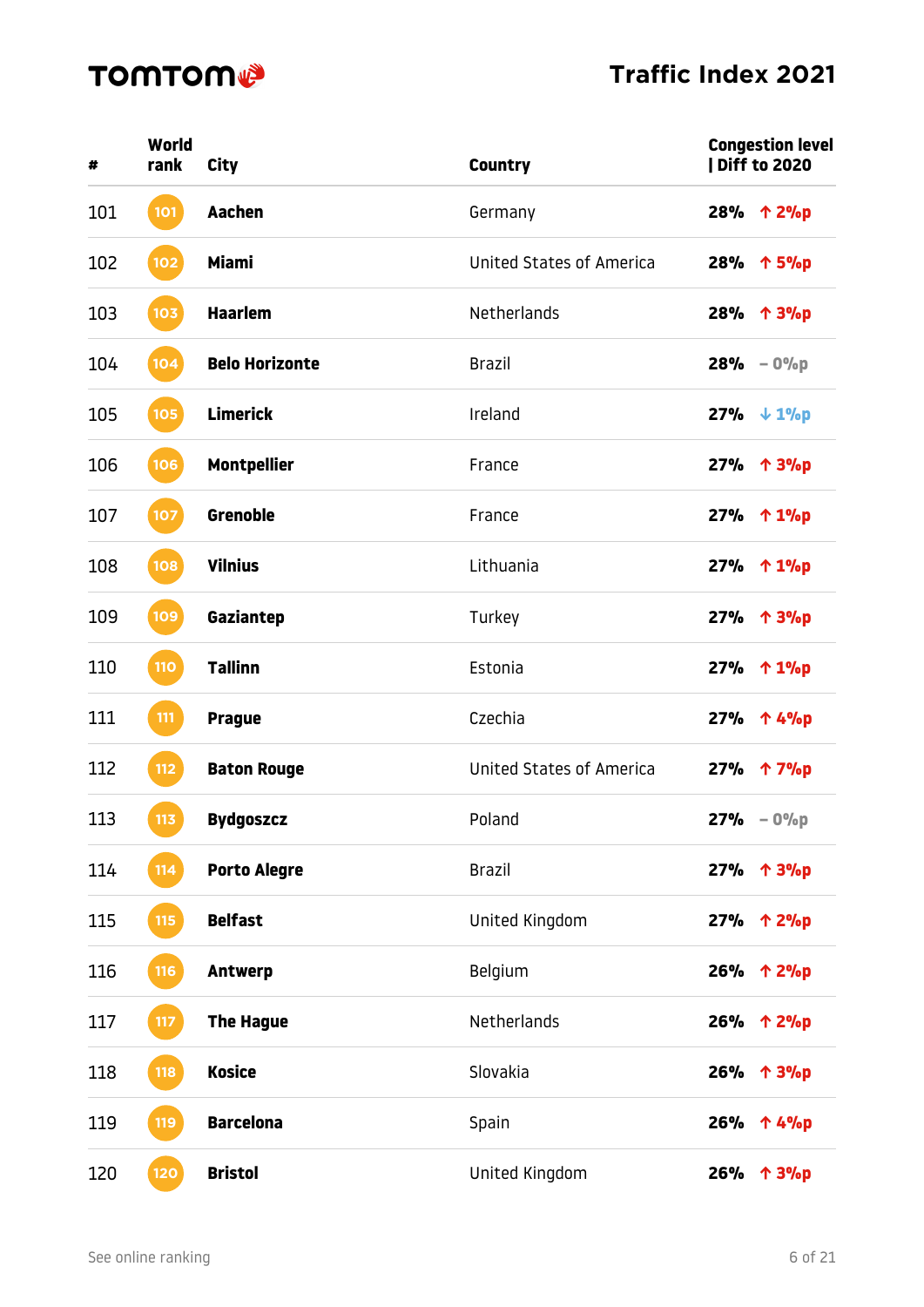| #   | World<br>rank | City                 | <b>Country</b>           | <b>Congestion level</b><br>  Diff to 2020 |
|-----|---------------|----------------------|--------------------------|-------------------------------------------|
| 121 | $121$         | <b>Stockholm</b>     | Sweden                   | 26% 个 3%p                                 |
| 122 | $122$         | <b>Hamilton</b>      | New Zealand              | 26% 个 2%p                                 |
| 123 | $123$         | <b>San Francisco</b> | United States of America | 26% 个 5%p                                 |
| 124 | $124$         | <b>Nuremberg</b>     | Germany                  | 26% 个 1%p                                 |
| 125 | $125$         | <b>Munich</b>        | Germany                  | 26% 个 2%p                                 |
| 126 | 126           | Palma de Mallorca    | Spain                    | 26% 个 10%p                                |
| 127 | $127$         | <b>Strasbourg</b>    | France                   | 26% ↑ 4%p                                 |
| 128 | 128           | <b>Kassel</b>        | Germany                  | 26% 个 2%p                                 |
| 129 | 129           | <b>Bialystok</b>     | Poland                   | 25% 个 3%p                                 |
| 130 | 130           | <b>Thessaloniki</b>  | Greece                   | 25% 个 3%p                                 |
| 131 | 131           | <b>Brisbane</b>      | Australia                | 25% 个 3%p                                 |
| 132 | 132           | Leicester            | United Kingdom           | 25% 个 3%p                                 |
| 133 | 133           | <b>Liverpool</b>     | United Kingdom           | 25% 个 2%p                                 |
| 134 | 134           | <b>Bari</b>          | Italy                    | 25% 个 2%p                                 |
| 135 | 135           | <b>Dresden</b>       | Germany                  | 25% 个 2%p                                 |
| 136 | 136           | <b>Melbourne</b>     | Australia                | 25% 个 2%p                                 |
| 137 | 137           | <b>Nantes</b>        | France                   | 25% 个 3%p                                 |
| 138 | 138           | <b>Stuttgart</b>     | Germany                  | $25% - 0%$                                |
| 139 | 139           | Cologne              | Germany                  | 24% 个 3%p                                 |
| 140 | 140           | <b>Gold Coast</b>    | Australia                | 24% 个 3%p                                 |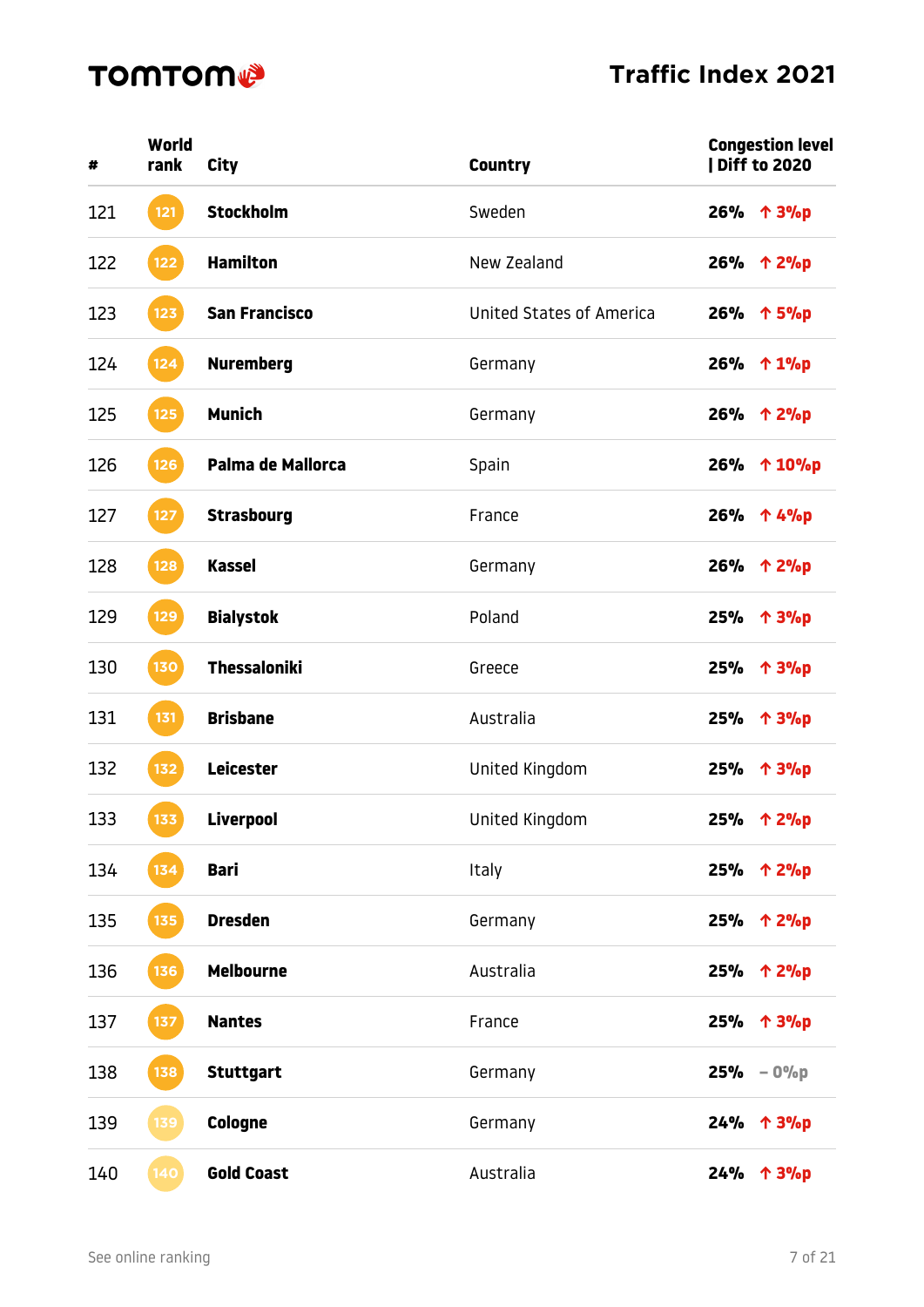| #   | World<br>rank | City                     | <b>Country</b>                  | <b>Congestion level</b><br><b>Diff to 2020</b> |
|-----|---------------|--------------------------|---------------------------------|------------------------------------------------|
| 141 | 141           | <b>Montreal</b>          | Canada                          | 24% 个 4%p                                      |
| 142 | 142           | <b>Manchester</b>        | United Kingdom                  | 24% 个 2%p                                      |
| 143 | $143$         | <b>Mersin</b>            | Turkey                          | 24% 个 1%p                                      |
| 144 | 144           | <b>Hobart</b>            | Australia                       | 24% 个 4%p                                      |
| 145 | 145           | <b>Toronto</b>           | Canada                          | 24% 个 2%p                                      |
| 146 | 146           | <b>Florence</b>          | Italy                           | 24% 个 7%p                                      |
| 147 | $147$         | <b>Bonn</b>              | Germany                         | 24% 个 3%p                                      |
| 148 | 148           | <b>Curitiba</b>          | <b>Brazil</b>                   | 24% 个 3%p                                      |
| 149 | 149           | <b>Chicago</b>           | <b>United States of America</b> | 24% 个 7%p                                      |
| 150 | 150           | <b>Lausanne</b>          | Switzerland                     | 24% 个 2%p                                      |
| 151 | 151           | <b>Adelaide</b>          | Australia                       | 24% 个 3%p                                      |
| 152 | 152           | <b>Brest</b>             | France                          | 24% 个 3%p                                      |
| 153 | 153           | <b>Cardiff</b>           | United Kingdom                  | 24% 个 3%p                                      |
| 154 | 154           | Birmingham-Wolverhampton | United Kingdom                  | 24% 个 5%p                                      |
| 155 | 155           | <b>Brno</b>              | Czechia                         | 24% 个 2%p                                      |
| 156 | 156           | <b>Basel</b>             | Switzerland                     | 24% 个 2%p                                      |
| 157 | 157           | <b>Rennes</b>            | France                          | 24% 个 4%p                                      |
| 158 | 158           | <b>Porto</b>             | Portugal                        | $23% \t + 1%p$                                 |
| 159 | 159           | <b>Bologna</b>           | Italy                           | 23% 个 5%p                                      |
| 160 | 160           | <b>Reggio Calabria</b>   | Italy                           | 23% 个 2%p                                      |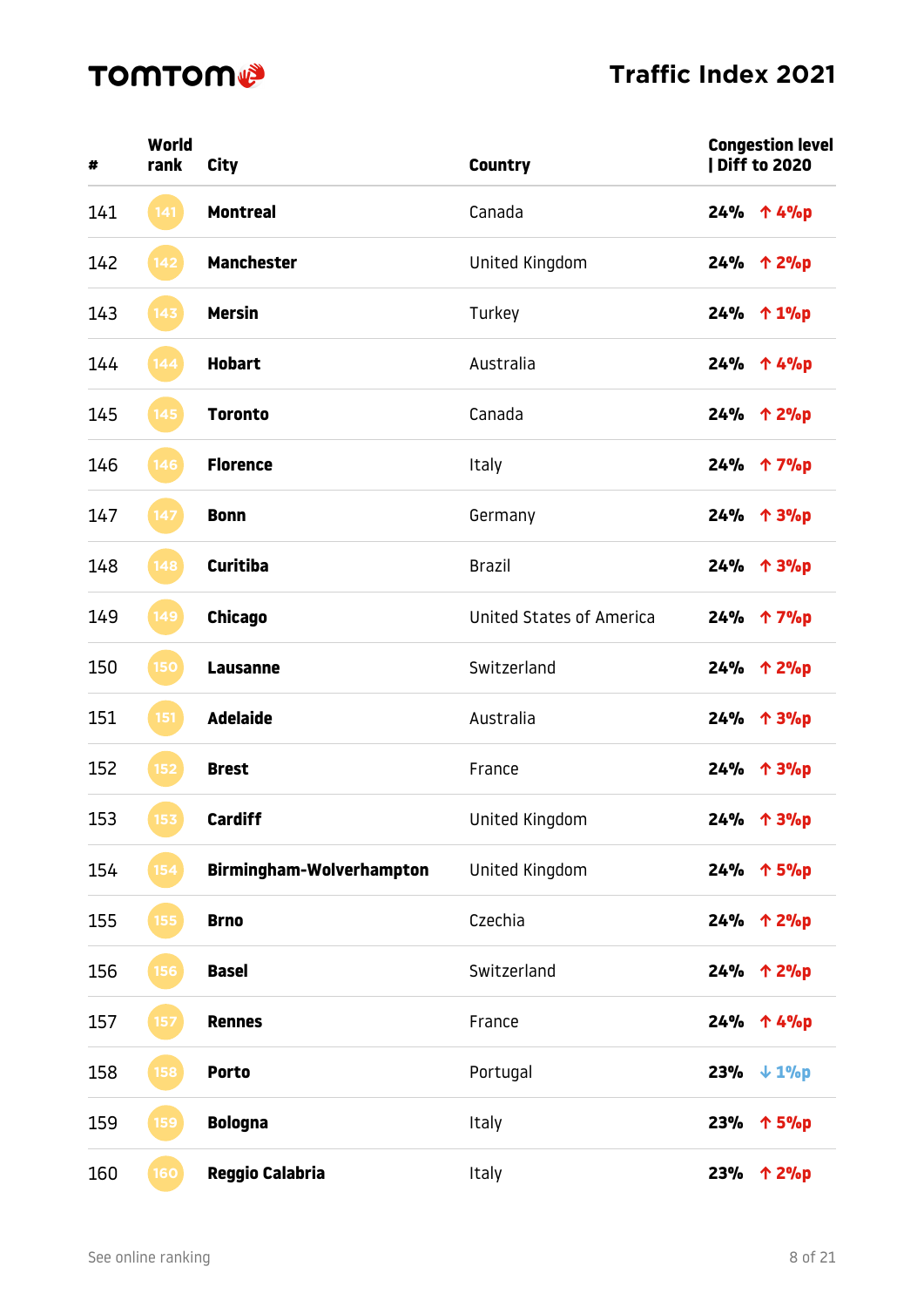| #   | World<br>rank | City                | <b>Country</b>                  | <b>Congestion level</b><br>  Diff to 2020 |
|-----|---------------|---------------------|---------------------------------|-------------------------------------------|
| 161 | 161           | <b>Honolulu</b>     | <b>United States of America</b> | 23% 个 4%p                                 |
| 162 | 162           | <b>Riyadh</b>       | Saudi Arabia                    | 23%<br>↑ 1%p                              |
| 163 | 163           | <b>Toulouse</b>     | France                          | 23% 个 2%p                                 |
| 164 | 164           | <b>Bratislava</b>   | Slovakia                        | $23% \t + 4%p$                            |
| 165 | 165           | <b>Salzburg</b>     | Austria                         | $23% - 0%$                                |
| 166 | 166           | <b>Seattle</b>      | <b>United States of America</b> | 23% 个 4%p                                 |
| 167 | 167           | <b>Portsmouth</b>   | United Kingdom                  | 23% 个 1%p                                 |
| 168 | 168           | <b>Leipzig</b>      | Germany                         | $23% - 0%$                                |
| 169 | 169           | <b>Christchurch</b> | New Zealand                     | 23%<br>个 2%p                              |
| 170 | 170           | <b>East London</b>  | South Africa                    | 23% 个 1%p                                 |
| 171 | 171           | <b>Tauranga</b>     | New Zealand                     | 23%<br>个 2%p                              |
| 172 | 172           | <b>Riverside</b>    | <b>United States of America</b> | 23%<br>个 4%p                              |
| 173 | 173           | <b>Le Havre</b>     | France                          | 23%<br>个 3%p                              |
| 174 | 174           | <b>Riga</b>         | Latvia                          | $22% - 0%$                                |
| 175 | 175           | Groningen           | Netherlands                     | 22% 个 2%p                                 |
| 176 | 176           | <b>Swansea</b>      | United Kingdom                  | 22% 个 2%p                                 |
| 177 | 177           | <b>Turin</b>        | Italy                           | 22% 个 2%p                                 |
| 178 | 178           | Graz                | Austria                         | $22% \t + 1%p$                            |
| 179 | 179           | <b>Cape Town</b>    | South Africa                    | $22% \t + 1%p$                            |
| 180 | 180           | Lille               | France                          | 22%<br>个 2%p                              |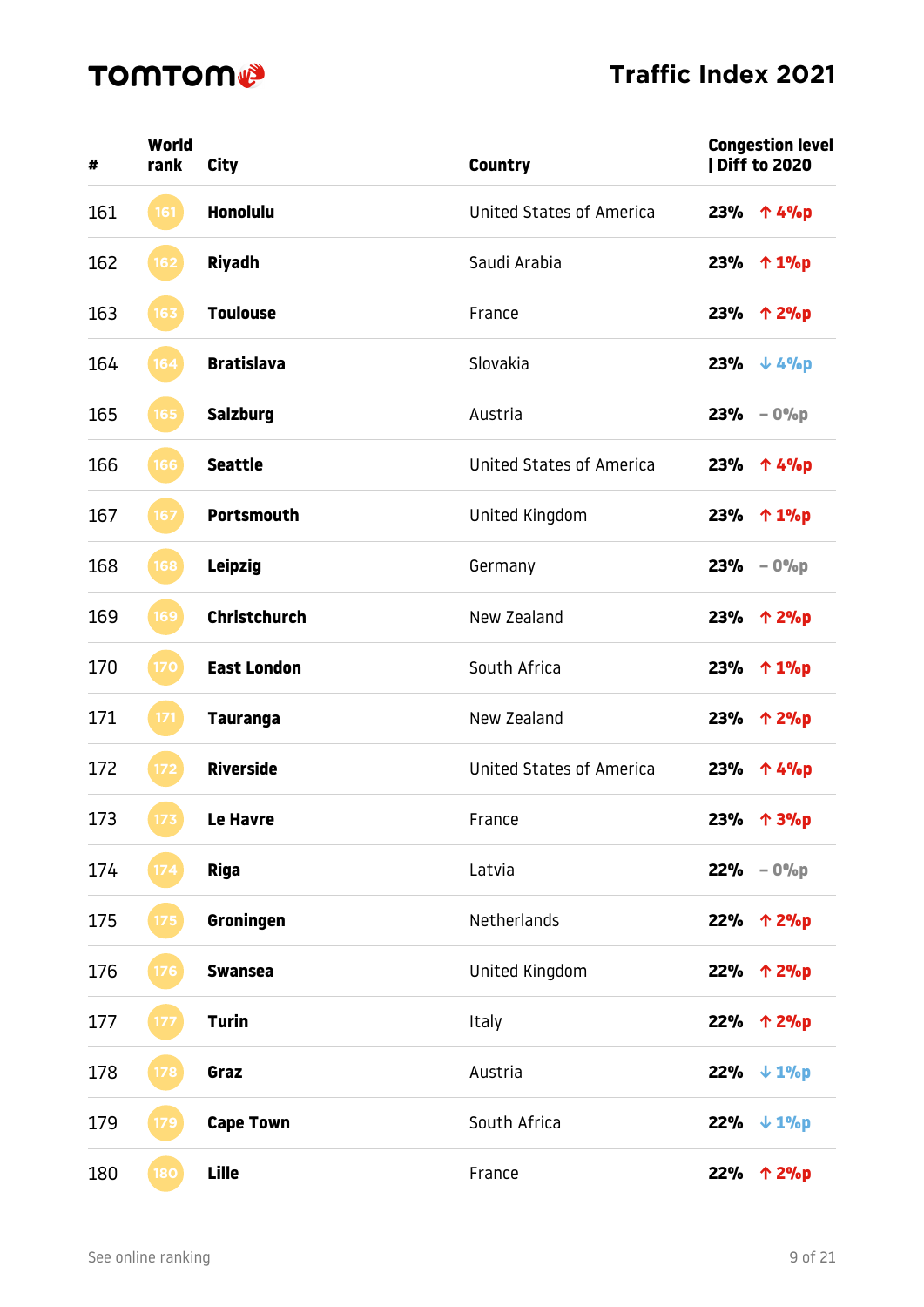| #   | World<br>rank | <b>City</b>             | <b>Country</b>                  |     | <b>Congestion level</b><br>  Diff to 2020 |
|-----|---------------|-------------------------|---------------------------------|-----|-------------------------------------------|
| 181 | 181           | Ljubljana               | Slovenia                        |     | 22% 个 5%p                                 |
| 182 | 182           | Newcastle-Sunderland    | United Kingdom                  |     | 22% 个 3%p                                 |
| 183 | 183           | <b>Pescara</b>          | Italy                           |     | 22% 个 5%p                                 |
| 184 | 184           | <b>Nottingham</b>       | United Kingdom                  |     | $22% - 0%$                                |
| 185 | 185           | <b>Montevideo</b>       | Uruguay                         |     | 22% 个 1%p                                 |
| 186 | 186           | Glasgow                 | United Kingdom                  |     | 22% 个 2%p                                 |
| 187 | 187           | Granada                 | Spain                           |     | 22% 个 2%p                                 |
| 188 | 188           | <b>Clermont-Ferrand</b> | France                          |     | 22% 个 1%p                                 |
| 189 | 189           | <b>Sheffield</b>        | United Kingdom                  |     | 22% 个 2%p                                 |
| 190 | 190           | <b>Perth</b>            | Australia                       |     | 22% 个 3%p                                 |
| 191 | 191           | <b>Kiel</b>             | Germany                         |     | 22% $\downarrow$ 1%p                      |
| 192 | 192           | <b>Leuven</b>           | Belgium                         |     | 22% 个 1%p                                 |
| 193 | 193           | Leeds-Bradford          | United Kingdom                  |     | 22% 个 3%p                                 |
| 194 | 194           | <b>Lisbon</b>           | Portugal                        | 22% | $\downarrow$ 1%p                          |
| 195 | 195           | Philadelphia            | United States of America        |     | 22% 个 5%p                                 |
| 196 | 196           | <b>Atlanta</b>          | <b>United States of America</b> |     | 21% ↑ 4%p                                 |
| 197 | 197           | <b>Leiden</b>           | Netherlands                     |     | $21% - 0%$                                |
| 198 | 198           | <b>Orleans</b>          | France                          | 21% | 个 3%p                                     |
| 199 | 199           | Cagliari                | Italy                           | 21% | 个 2%p                                     |
| 200 | 200           | <b>Apeldoorn</b>        | Netherlands                     | 21% | 个 1%p                                     |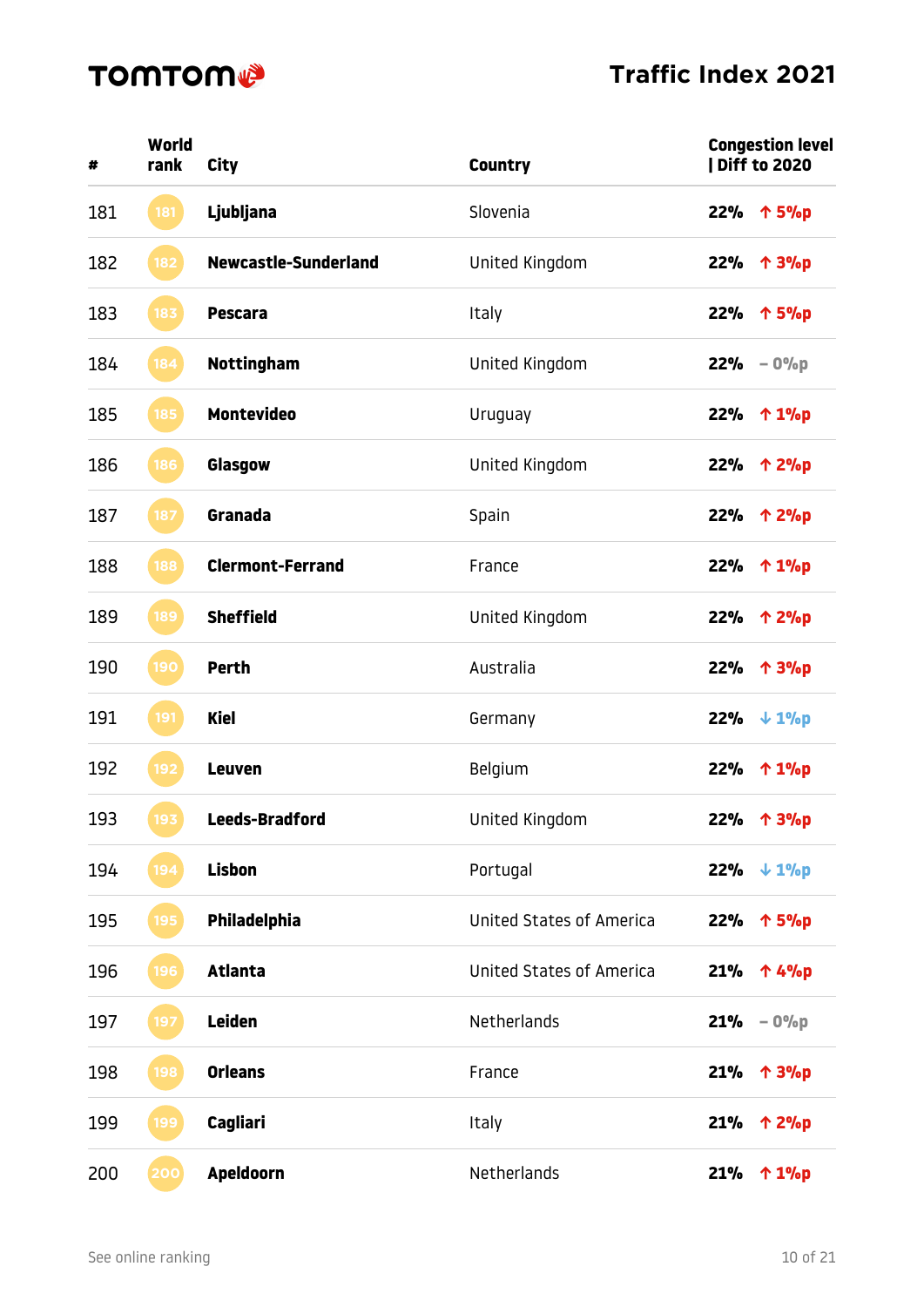| #   | World<br>rank | City                         | <b>Country</b>                  | <b>Congestion level</b><br><b>Diff to 2020</b> |
|-----|---------------|------------------------------|---------------------------------|------------------------------------------------|
| 201 | 201           | <b>Tampa</b>                 | <b>United States of America</b> | 21% 个 3%p                                      |
| 202 | 202           | <b>Nijmegen</b>              | <b>Netherlands</b>              | 21%<br>$-0%p$                                  |
| 203 | 203           | <b>Cape Coral-Fort Myers</b> | <b>United States of America</b> | 21% 个 2%p                                      |
| 204 | 204           | <b>Prato</b>                 | Italy                           | 21%<br>个 3%p                                   |
| 205 | 205           | <b>Liege</b>                 | Belgium                         | 21%<br>个 5%p                                   |
| 206 | 206           | <b>New Orleans</b>           | <b>United States of America</b> | 21%<br>个 4%p                                   |
| 207 | 207           | <b>Rouen</b>                 | France                          | $21\% \quad \uparrow 3\%p$                     |
| 208 | 208           | Rotterdam                    | Netherlands                     | 21%<br>个 2%p                                   |
| 209 | 209           | Santa Cruz de Tenerife       | Spain                           | 21%<br>↑ 3%p                                   |
| 210 | 210           | <b>Kuala Lumpur</b>          | Malaysia                        | 21% $\sqrt{7}$                                 |
| 211 | 211           | <b>Arnhem</b>                | Netherlands                     | 21%<br>个 2%p                                   |
| 212 | 212           | Washington                   | <b>United States of America</b> | 21%<br>个 4%p                                   |
| 213 | 213           | <b>Freiburg</b>              | Germany                         | 21%<br>个 1%p                                   |
| 214 | 214           | <b>Houston</b>               | <b>United States of America</b> | 20% 个 4%p                                      |
| 215 | 215           | <b>Mannheim</b>              | Germany                         | 20% 个 2%p                                      |
| 216 | 216           | <b>Aarhus</b>                | Denmark                         | $20% - 0%$                                     |
| 217 | 217           | <b>Charleston</b>            | <b>United States of America</b> | 20% 个 3%p                                      |
| 218 | 218           | <b>McAllen</b>               | <b>United States of America</b> | 20% 个 4%p                                      |
| 219 | 219           | <b>Portland</b>              | <b>United States of America</b> | 20% 个 4%p                                      |
| 220 | 220           | <b>Fresno</b>                | United States of America        | 20% 个 2%p                                      |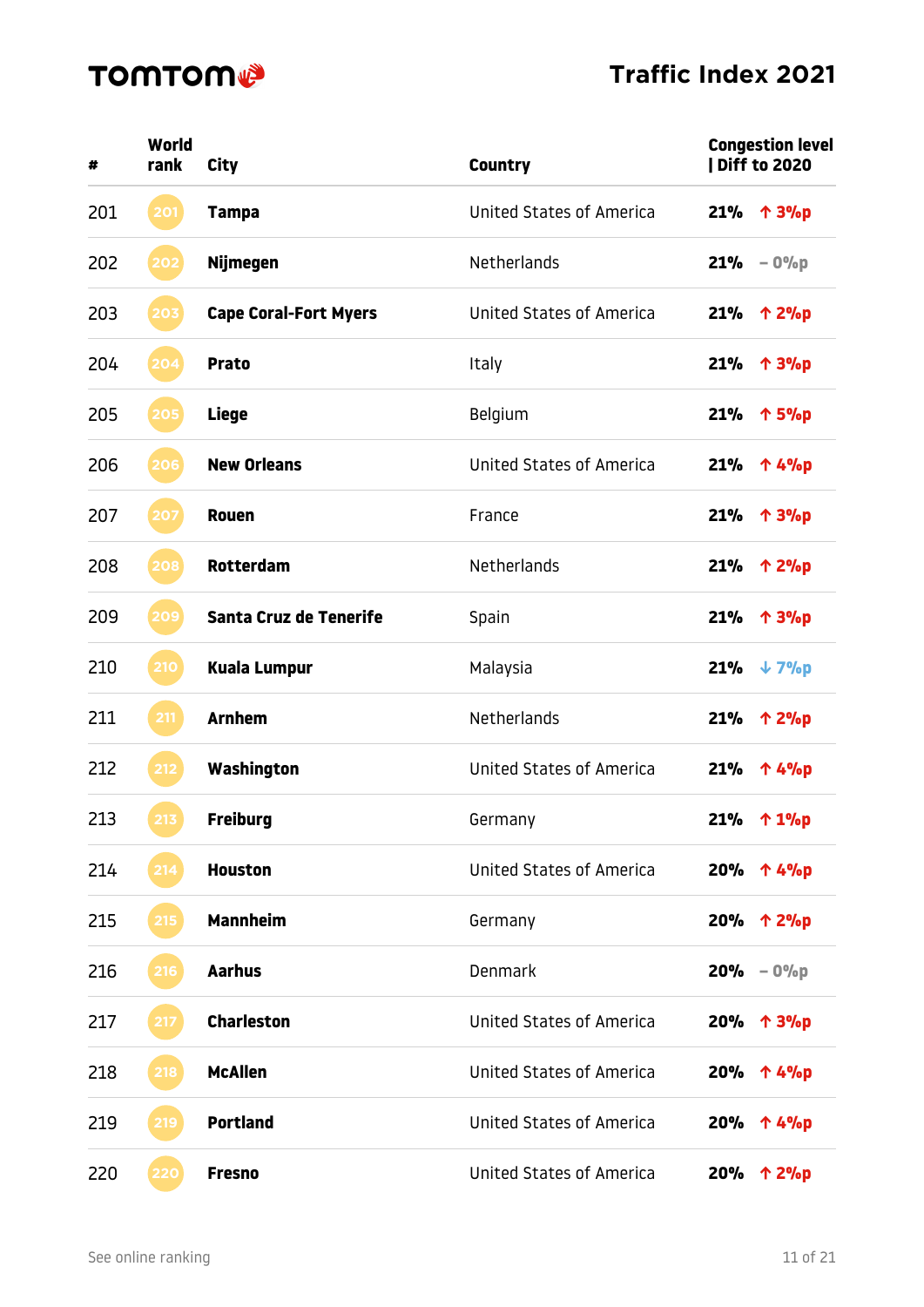| #   | World<br>rank | City                     | <b>Country</b>                  | <b>Congestion level</b><br><b>Diff to 2020</b> |
|-----|---------------|--------------------------|---------------------------------|------------------------------------------------|
| 221 | 221           | <b>Austin</b>            | <b>United States of America</b> | 20% 个 2%p                                      |
| 222 | 222           | <b>Sacramento</b>        | United States of America        | 20% 个 2%p                                      |
| 223 | 223           | <b>Trieste</b>           | Italy                           | 20% 个 2%p                                      |
| 224 | 224           | <b>Newcastle</b>         | Australia                       | 20% 个 1%p                                      |
| 225 | 225           | <b>Frankfurt am Main</b> | Germany                         | $20% - 0%$                                     |
| 226 | 226           | <b>Bern</b>              | Switzerland                     | 20% 个 2%p                                      |
| 227 | 227           | <b>Boise</b>             | <b>United States of America</b> | 20% ↑ 2%p                                      |
| 228 | 228           | <b>Augsburg</b>          | Germany                         | 20% 个 1%p                                      |
| 229 | 229           | <b>Breda</b>             | Netherlands                     | 20% 个 1%p                                      |
| 230 | 230           | <b>Konya</b>             | Turkey                          | 20% 个 3%p                                      |
| 231 | 231           | <b>Ruhr region west</b>  | Germany                         | $20% - 0%$                                     |
| 232 | 232           | <b>Ghent</b>             | Belgium                         | <b>20%</b><br>个 2%p                            |
| 233 | 233           | Copenhagen               | Denmark                         | 20% 个 2%p                                      |
| 234 | 234           | <b>Bakersfield</b>       | <b>United States of America</b> | 20% 个 2%p                                      |
| 235 | 235           | <b>Tilburg</b>           | Netherlands                     | 20% 个 1%p                                      |
| 236 | 236           | <b>Hannover</b>          | Germany                         | 20% 个 1%p                                      |
| 237 | 237           | Southampton              | United Kingdom                  | $20%$ $\sqrt{4\%p}$                            |
| 238 | 238           | <b>Murcia</b>            | Spain                           | 20% 个 4%p                                      |
| 239 | 239           | <b>London</b>            | Canada                          | 20% 个 2%p                                      |
| 240 | 240           | <b>Nancy</b>             | France                          | 20% 个 2%p                                      |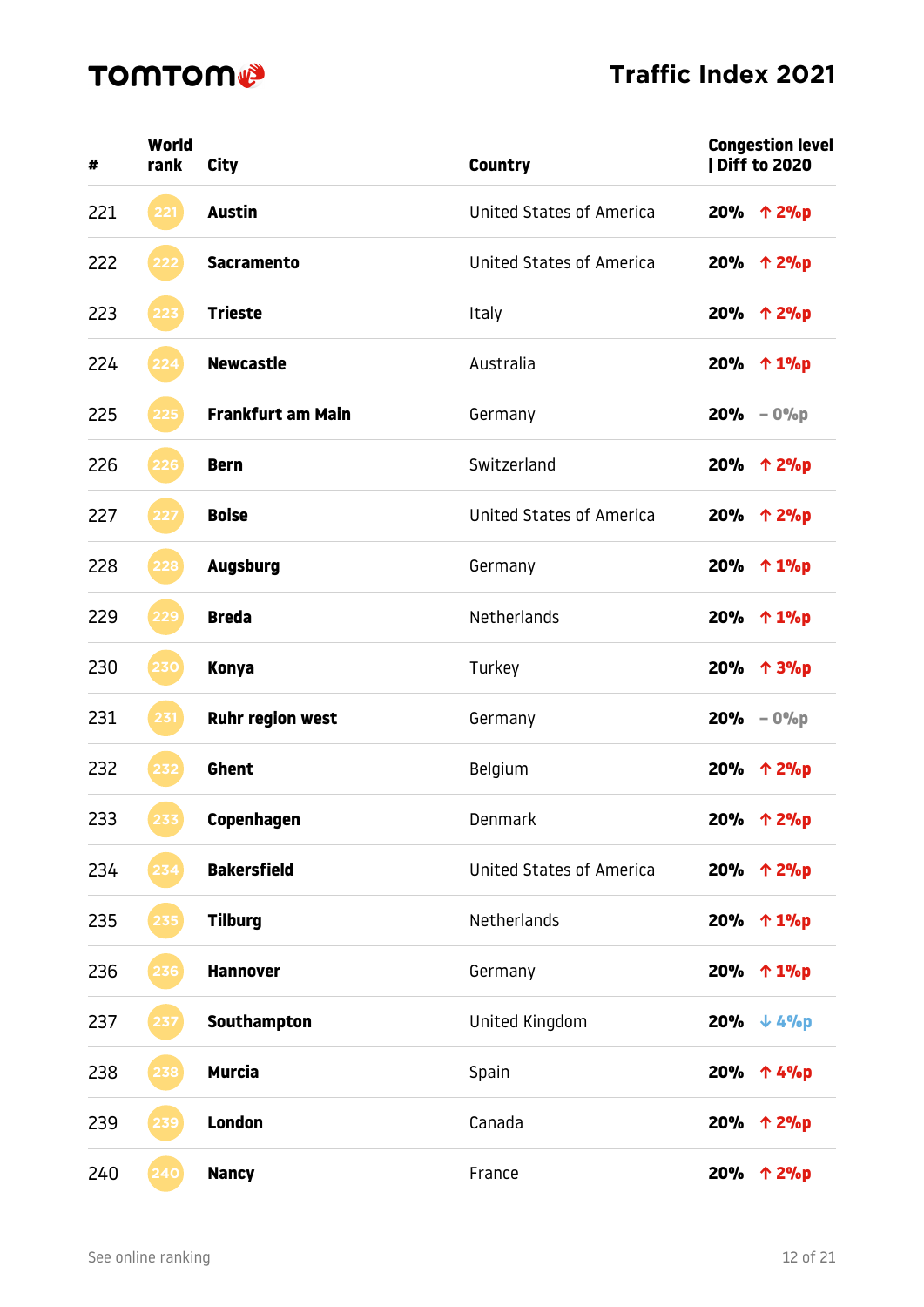| #   | World<br>rank | <b>City</b>          | <b>Country</b>                  | <b>Congestion level</b><br>  Diff to 2020 |
|-----|---------------|----------------------|---------------------------------|-------------------------------------------|
| 241 | 241           | A Coruna             | Spain                           | 20% 个 5%p                                 |
| 242 | 242           | <b>San Diego</b>     | <b>United States of America</b> | 20% 个 3%p                                 |
| 243 | 243           | <b>Las Vegas</b>     | United States of America        | 20% ↑ 4%p                                 |
| 244 | 244           | <b>Dubai</b>         | United Arab Emirates            | 20% 个 1%p                                 |
| 245 | 245           | <b>Preston</b>       | United Kingdom                  | 20% 个 4%p                                 |
| 246 | 246           | <b>Oslo</b>          | Norway                          | $20% - 0%$                                |
| 247 | 247           | <b>Eindhoven</b>     | Netherlands                     | 19% ↑ 1%p                                 |
| 248 | 248           | <b>Bielsko-Biala</b> | Poland                          | 19% ↑ 1%p                                 |
| 249 | 249           | <b>Saint-Etienne</b> | France                          | 19% 个 2%p                                 |
| 250 | 250           | <b>Munster</b>       | Germany                         | $19% - 0%$                                |
| 251 | 251           | Kayseri              | Turkey                          | 19% 个 3%p                                 |
| 252 | 252           | <b>Halifax</b>       | Canada                          | 19% 个 2%p                                 |
| 253 | 253           | <b>Boston</b>        | <b>United States of America</b> | 19% 个 4%p                                 |
| 254 |               | <b>Turku</b>         | Finland                         | 19% ↑ 1%p                                 |
| 255 | 255           | <b>Innsbruck</b>     | Austria                         | 19% 个 2%p                                 |
| 256 | 256           | <b>Valencia</b>      | Spain                           | 19% 个 2%p                                 |
| 257 | 257           | Middlesbrough        | United Kingdom                  | 19% ↑ 1%p                                 |
| 258 | 258           | <b>Avignon</b>       | France                          | 19% ↑ 2%p                                 |
| 259 | 259           | <b>Kuwait City</b>   | Kuwait                          | 19% 个 2%p                                 |
| 260 | 260           | <b>Orlando</b>       | <b>United States of America</b> | 19% 个 2%p                                 |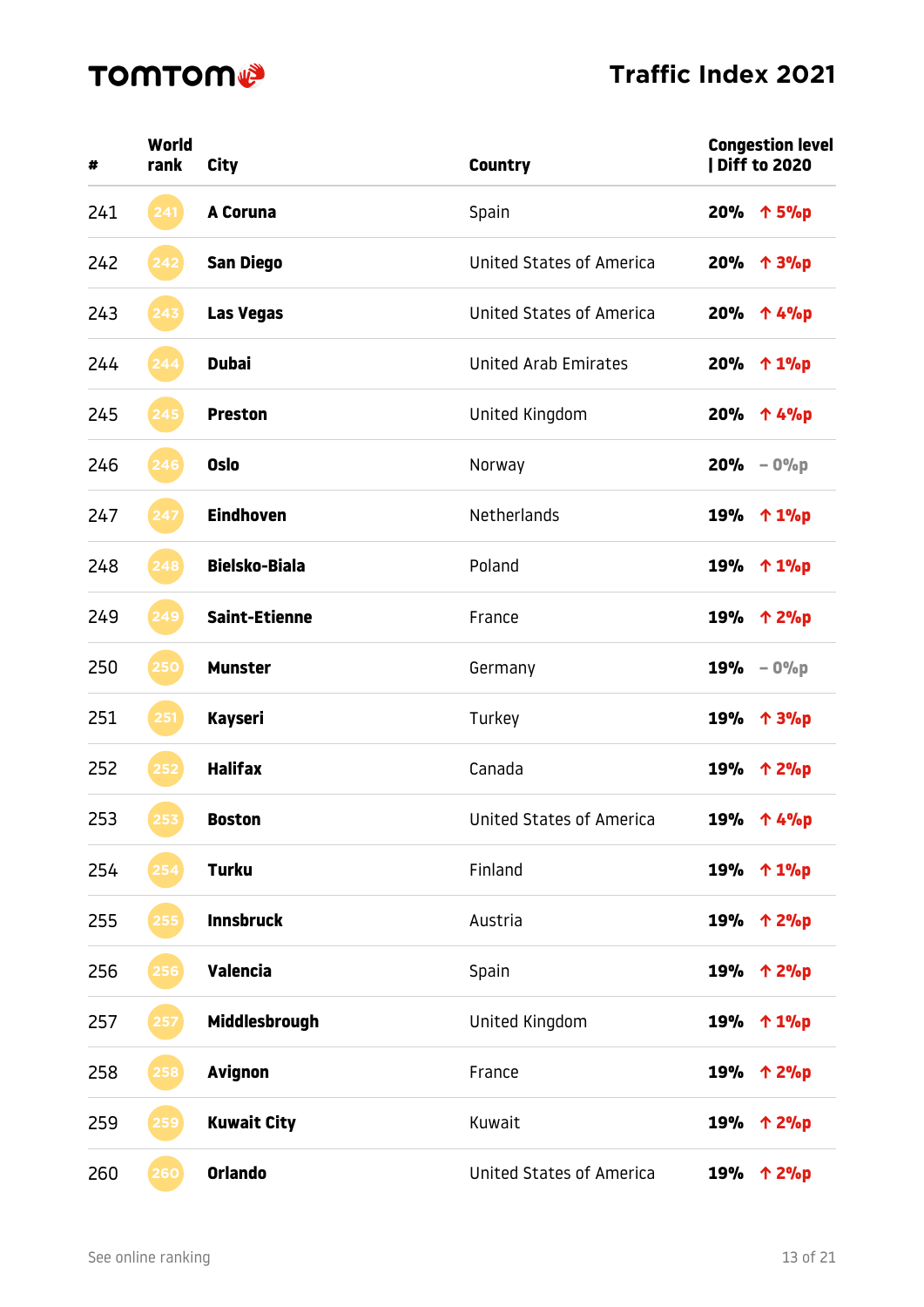| #   | World<br>rank | City                    | <b>Country</b>                  |     | <b>Congestion level</b><br>  Diff to 2020 |
|-----|---------------|-------------------------|---------------------------------|-----|-------------------------------------------|
| 261 | 261           | <b>Nashville</b>        | <b>United States of America</b> |     | 19% 个 4%p                                 |
| 262 | 262           | Johannesburg            | South Africa                    |     | 19% $\sqrt{2\%p}$                         |
| 263 | 263           | <b>Verona</b>           | Italy                           |     | 19% 个 3%p                                 |
| 264 | 264           | Livorno                 | Italy                           |     | 19% 个 2%p                                 |
| 265 | 265           | <b>Dunedin</b>          | New Zealand                     |     | $19% - 0%$                                |
| 266 | 266           | <b>Bremen</b>           | Germany                         |     | $19% - 0%$                                |
| 267 | 267           | <b>San Jose</b>         | <b>United States of America</b> |     | $19% - 0%$                                |
| 268 | 268           | <b>Seville</b>          | Spain                           |     | 19% 个 4%p                                 |
| 269 | 269           | Winnipeg                | Canada                          |     | 19% ↑ 2%p                                 |
| 270 | 270           | <b>Doha</b>             | Qatar                           |     | $19% - 0%$                                |
| 271 | 271           | <b>Ruhr region east</b> | Germany                         |     | 19% ↑ 1%p                                 |
| 272 | 272           | <b>Amsterdam</b>        | Netherlands                     |     | $18% - 0%$                                |
| 273 | 273           | <b>Pretoria</b>         | South Africa                    |     | 18% $\sqrt{2\%p}$                         |
| 274 |               | <b>Tucson</b>           | <b>United States of America</b> |     | 18% ↑ 2%p                                 |
| 275 | 275           | Quebec                  | Canada                          |     | 18% ↑ 4%p                                 |
| 276 |               | <b>Madrid</b>           | Spain                           |     | 18% 个 3%p                                 |
| 277 | 277           | <b>Malaga</b>           | Spain                           |     | 18% 个 3%p                                 |
| 278 | 278           | <b>Uppsala</b>          | Sweden                          |     | 18% $\downarrow$ 1%p                      |
| 279 | 279           | <b>Bielefeld</b>        | Germany                         |     | 18% ↑ 1%p                                 |
| 280 | 280           | <b>Namur</b>            | Belgium                         | 18% | 个 2%p                                     |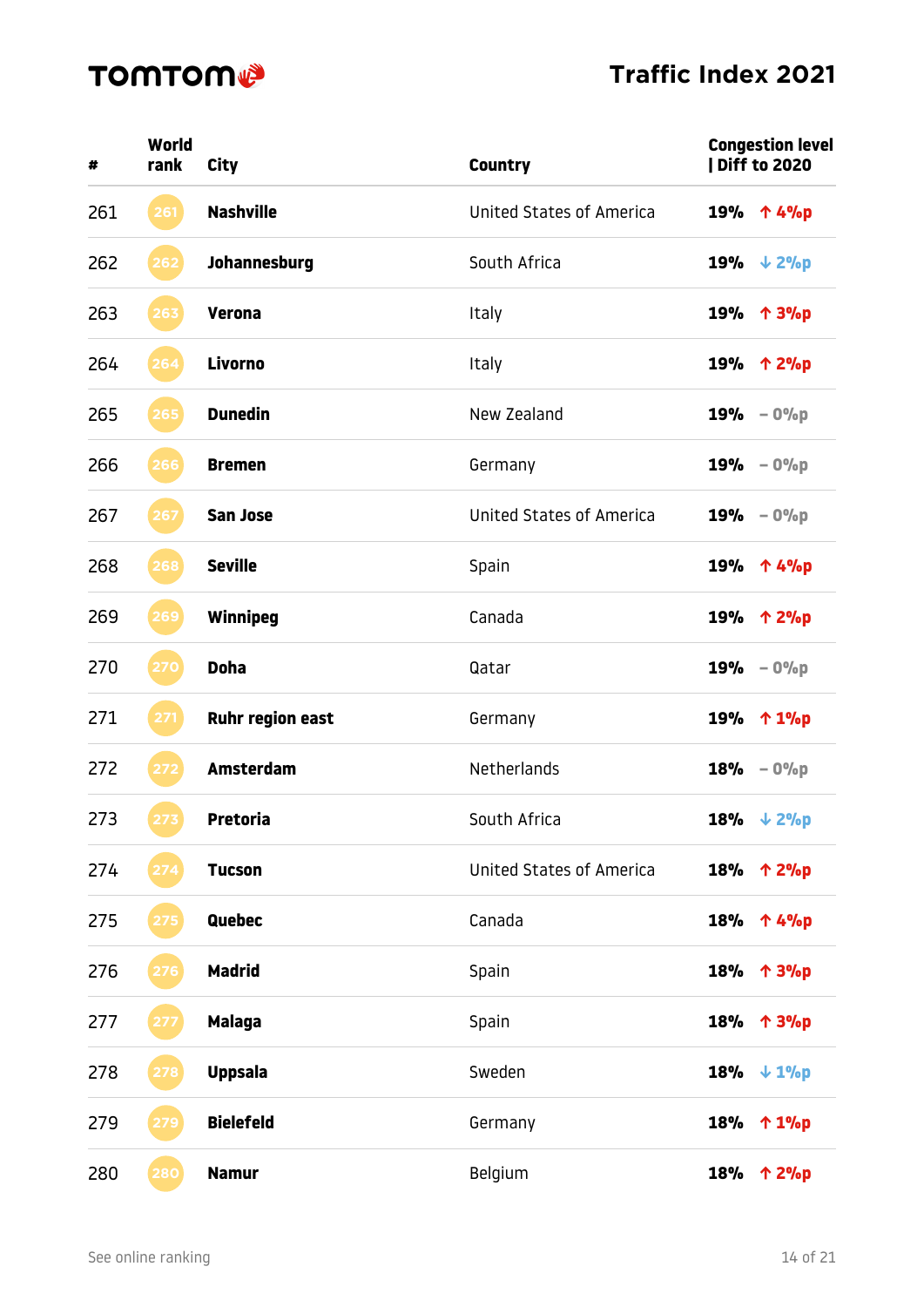| #   | World<br>rank | City                                | <b>Country</b>                  | <b>Congestion level</b><br>  Diff to 2020 |
|-----|---------------|-------------------------------------|---------------------------------|-------------------------------------------|
| 281 | 281           | <b>Ottawa</b>                       | Canada                          | 18% $\downarrow$ 1%p                      |
| 282 | 282           | <b>Amersfoort</b>                   | Netherlands                     | 18% 个 2%p                                 |
| 283 | 283           | <b>Le Mans</b>                      | France                          | 18% 个 2%p                                 |
| 284 | 284           | <b>Providence</b>                   | <b>United States of America</b> | 18% 个 4%p                                 |
| 285 | 285           | <b>Denver</b>                       | <b>United States of America</b> | 18% 个 3%p                                 |
| 286 | 286           | <b>Bruges</b>                       | Belgium                         | 18% ↑ 6%p                                 |
| 287 | 287           | <b>Las Palmas</b>                   | Spain                           | 18% ↑ 3%p                                 |
| 288 | 288           | <b>Santander</b>                    | Spain                           | 18% ↑ 2%p                                 |
| 289 | 289           | <b>Taranto</b>                      | Italy                           | 18% ↑ 2%p                                 |
| 290 | 290           | Linz                                | Austria                         | $17% - 0%$                                |
| 291 | 291           | <b>Dijon</b>                        | France                          | 17% 个 1%p                                 |
| 292 | 292           | <b>Karlsruhe</b>                    | Germany                         | $17% \t \t 2%p$                           |
| 293 | 293           | <b>Stoke-on-Trent</b>               | United Kingdom                  | $17% \t + 2%p$                            |
| 294 | 294           | Katowice urban area                 | Poland                          | 17%<br>个 1%p                              |
| 295 | 295           | <b>Reading</b>                      | United Kingdom                  | $17% \t \t \t 8%p$                        |
| 296 | 296           | <b>Oxnard-Thousand Oaks-Ventura</b> | <b>United States of America</b> | 17% 个 3%p                                 |
| 297 | 297           | <b>Reykjavik</b>                    | Iceland                         | 17%<br>个 1%p                              |
| 298 | 298           | <b>Canberra</b>                     | Australia                       | <b>17%</b><br>个 2%p                       |
| 299 | 299           | <b>Coventry</b>                     | United Kingdom                  | $-0%p$<br>17%                             |
| 300 | 300           | <b>Alicante</b>                     | Spain                           | 17%<br>个 3%p                              |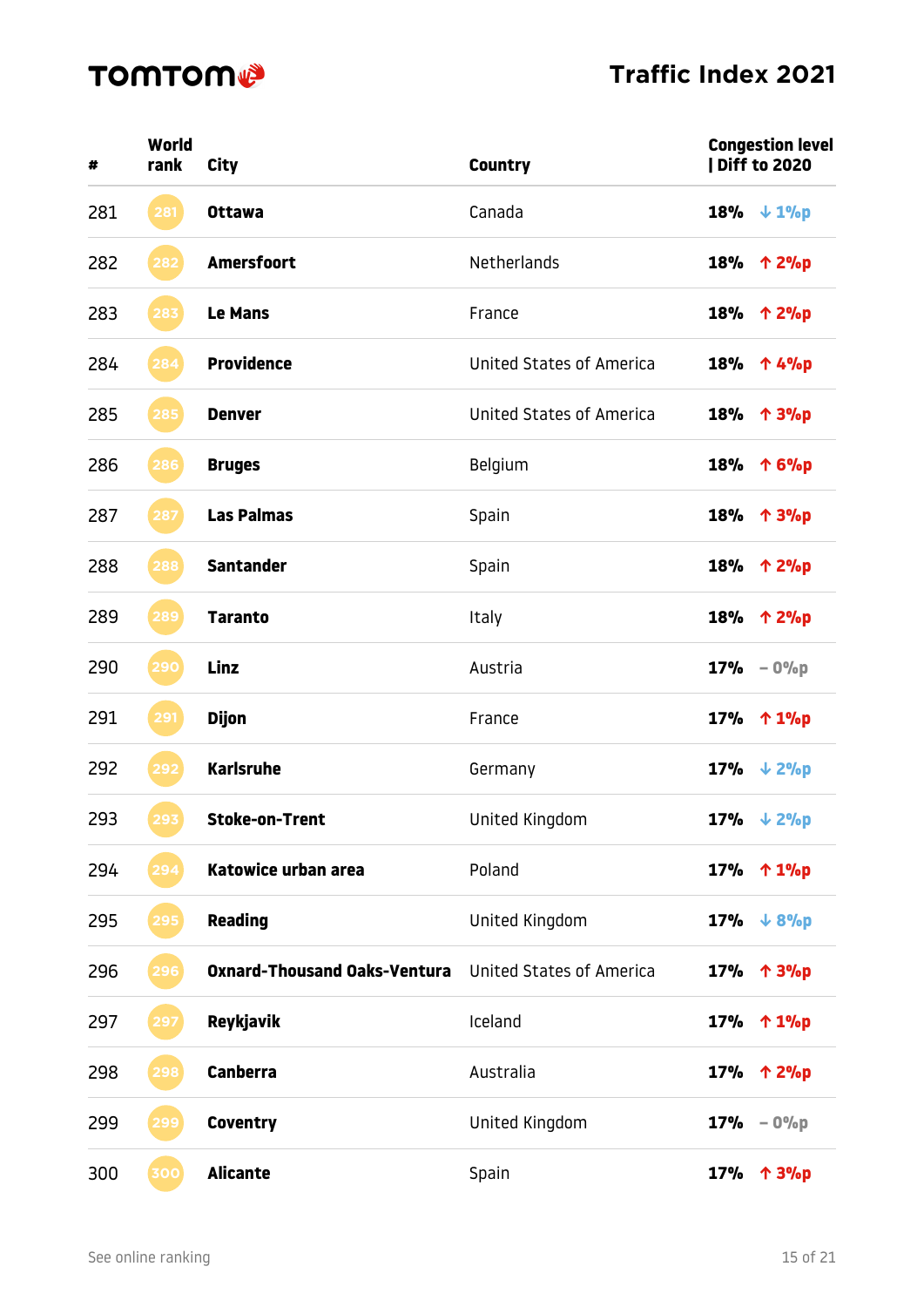| #   | World<br>rank | City                     | <b>Country</b>                  | <b>Congestion level</b><br><b>Diff to 2020</b> |
|-----|---------------|--------------------------|---------------------------------|------------------------------------------------|
| 301 | 301           | <b>Pittsburgh</b>        | <b>United States of America</b> | 17% ↑ 3%p                                      |
| 302 | 302           | <b>Albuquerque</b>       | <b>United States of America</b> | 17% 个 3%p                                      |
| 303 | 303           | <b>Jeddah</b>            | Saudi Arabia                    | $17% \t \t \t 1%p$                             |
| 304 | 304           | <b>Dallas-Fort Worth</b> | <b>United States of America</b> | 17% 个 4%p                                      |
| 305 | 305           | <b>Greenville</b>        | <b>United States of America</b> | 17% 个 3%p                                      |
| 306 | 306           | Vitoria-Gasteiz          | Spain                           | 17% 个 3%p                                      |
| 307 | 307           | Virginia Beach           | <b>United States of America</b> | 17% 个 4%p                                      |
| 308 | 308           | <b>Reggio Emilia</b>     | Italy                           | 17%<br>个 3%p                                   |
| 309 | 309           | <b>Dusseldorf</b>        | Germany                         | 16%<br>$\downarrow$ 3%p                        |
| 310 | 310           | <b>Durban</b>            | South Africa                    | $16% - 0%$                                     |
| 311 | 311           | Gijon                    | Spain                           | 16% 个 3%p                                      |
| 312 | 312           | <b>Pamplona</b>          | Spain                           | 16%<br>$\uparrow$ 1%p                          |
| 313 | 313           | Ravenna                  | <b>Italy</b>                    | 16% 个 2%p                                      |
| 314 | 314           | <b>Zwolle</b>            | Netherlands                     | $16% - 0%$                                     |
| 315 | 315           | <b>Tours</b>             | France                          | 16% ↑ 1%p                                      |
| 316 | 316           | <b>Colorado Springs</b>  | <b>United States of America</b> | 16% ↑ 2%p                                      |
| 317 | 317           | Monchengladbach          | Germany                         | $16% \t + 2%p$                                 |
| 318 | 318           | <b>San Antonio</b>       | <b>United States of America</b> | 16% 个 3%p                                      |
| 319 | 319           | Wuppertal                | Germany                         | $16% - 0%$                                     |
| 320 | 320           | <b>Reims</b>             | France                          | 16% ↑ 1%p                                      |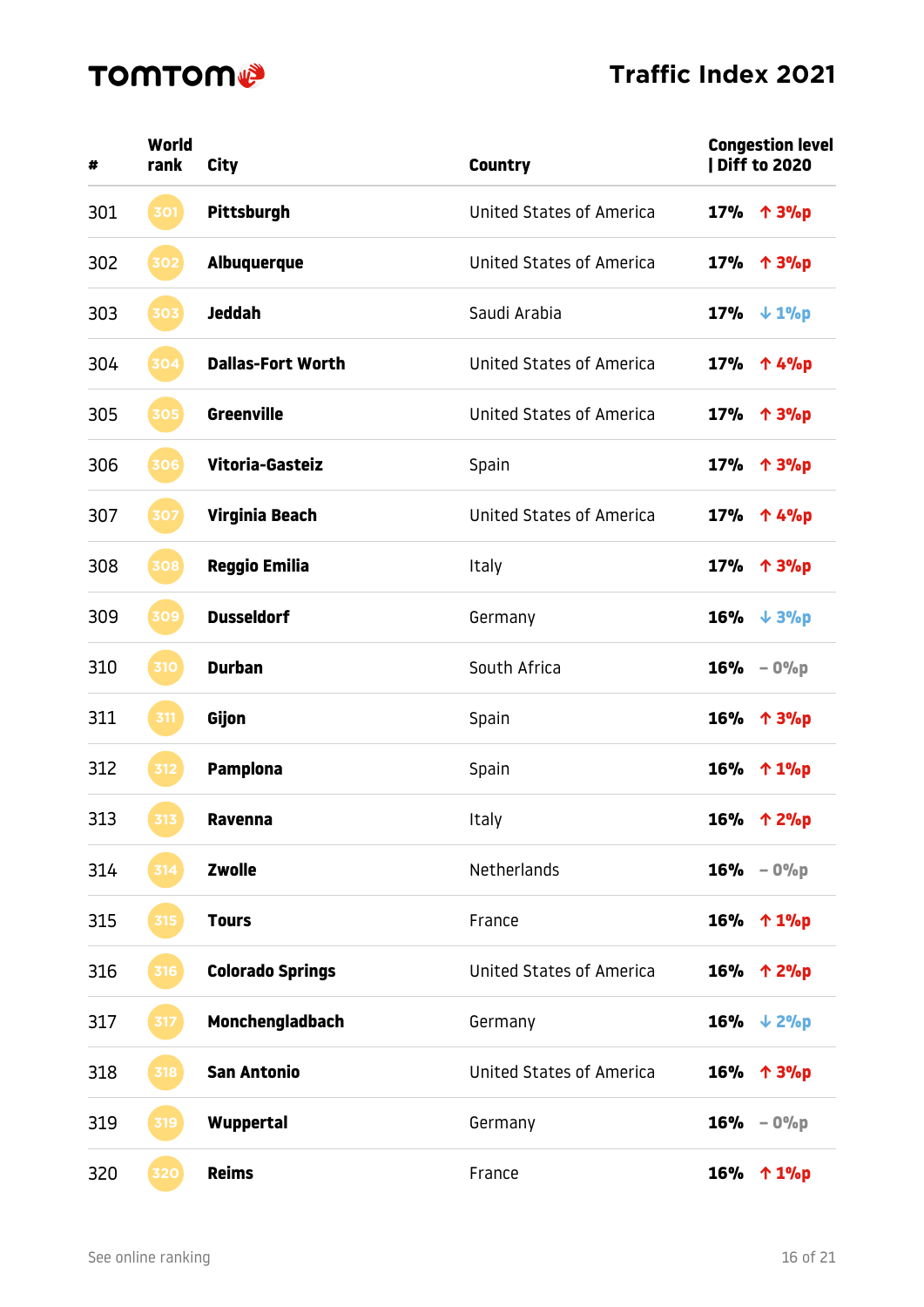| #   | World<br>rank | City                  | <b>Country</b>                  | <b>Congestion level</b><br>  Diff to 2020 |
|-----|---------------|-----------------------|---------------------------------|-------------------------------------------|
| 321 | 321           | <b>Jacksonville</b>   | United States of America        | 16% 个 3%p                                 |
| 322 | 322           | <b>Helsinki</b>       | Finland                         | 16% ↑ 1%p                                 |
| 323 | 323           | <b>New Haven</b>      | United States of America        | 16% ↑ 4%p                                 |
| 324 | 324           | <b>El Paso</b>        | United States of America        | 16% ↑ 4%p                                 |
| 325 | 325           | <b>Odense</b>         | <b>Denmark</b>                  | 16% ↑ 1%p                                 |
| 326 | 326           | <b>Dammam</b>         | Saudi Arabia                    | $16% - 0%$                                |
| 327 | 327           | <b>Oviedo</b>         | Spain                           | 16% 个 5%p                                 |
| 328 | 328           | Parma                 | Italy                           | 15% ↑ 1%p                                 |
| 329 | 329           | Gothenburg            | Sweden                          | 15% ↑ 1%p                                 |
| 330 | 330           | <b>Tampere</b>        | Finland                         | 15% ↑ 2%p                                 |
| 331 | 331           | <b>Braga</b>          | Portugal                        | $15% - 0%$                                |
| 332 | 332           | <b>Modena</b>         | Italy                           | 15% 个 3%p                                 |
| 333 | 333           | <b>Utrecht</b>        | Netherlands                     | $15% - 0%$                                |
| 334 |               | Padua                 | Italy                           | 15% 个 2%p                                 |
| 335 | 335           | <b>Salt Lake City</b> | <b>United States of America</b> | 15% 个 2%p                                 |
| 336 | 336           | <b>Vigo</b>           | Spain                           | 15% 个 2%p                                 |
| 337 | 337           | <b>Ostrava</b>        | Czechia                         | <b>15%</b><br>个 2%p                       |
| 338 | 338           | <b>Charlotte</b>      | <b>United States of America</b> | <b>15%</b><br>个 2%p                       |
| 339 | 339           | <b>Brasilia</b>       | <b>Brazil</b>                   | 15% $\sqrt{1\%p}$                         |
| 340 | 340           | <b>Baltimore</b>      | <b>United States of America</b> | <b>15%</b><br>个 3%p                       |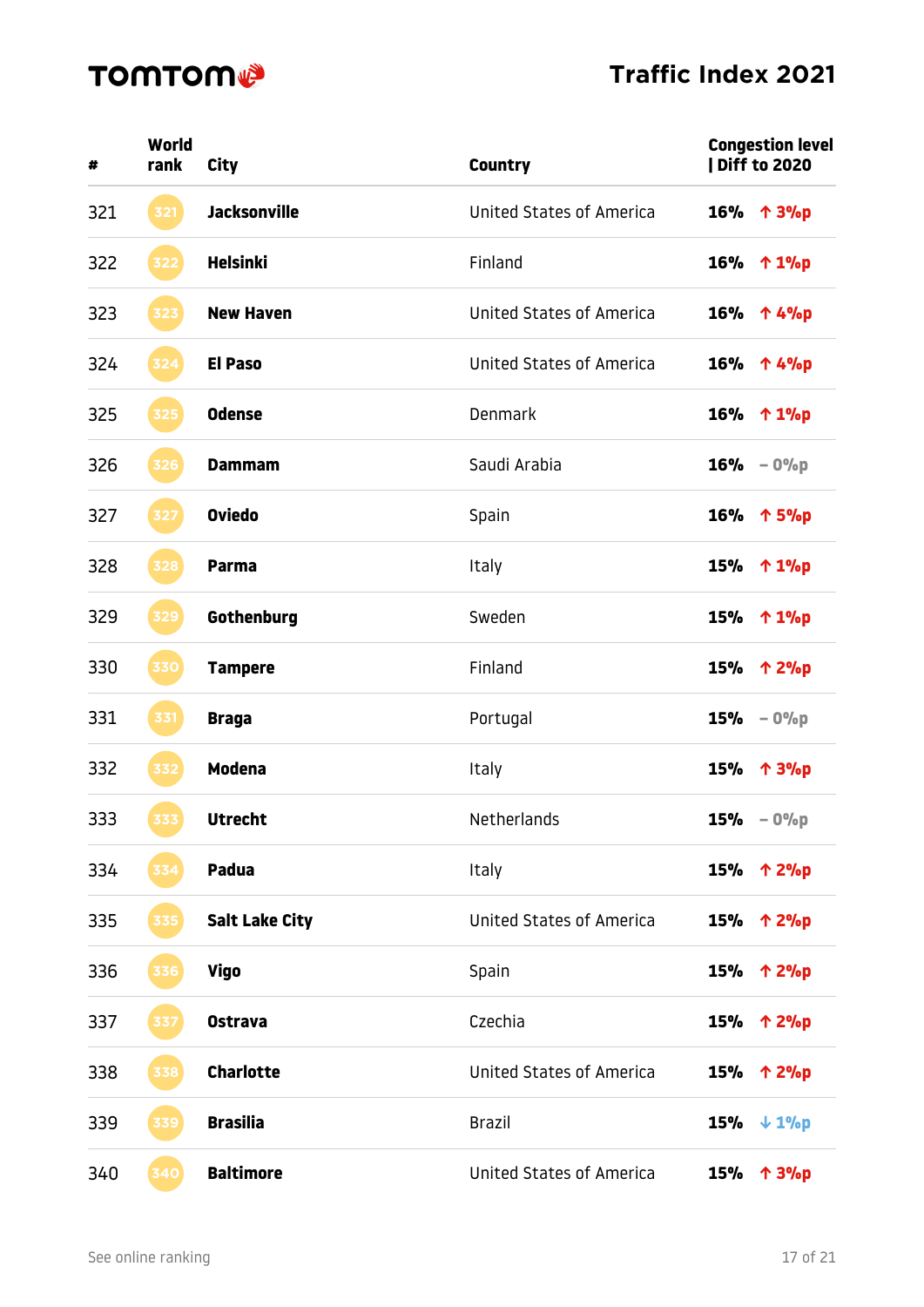| #   | World<br>rank       | <b>City</b>          | <b>Country</b>                  |     | <b>Congestion level</b><br>  Diff to 2020 |
|-----|---------------------|----------------------|---------------------------------|-----|-------------------------------------------|
| 341 | 341                 | <b>Oklahoma City</b> | United States of America        |     | 15% ↑ 3%p                                 |
| 342 | 342                 | <b>Funchal</b>       | Portugal                        | 15% | 个 3%p                                     |
| 343 | 343                 | <b>Phoenix</b>       | <b>United States of America</b> |     | 15% 个 2%p                                 |
| 344 | 344                 | <b>Den Bosch</b>     | <b>Netherlands</b>              |     | 15% 个 2%p                                 |
| 345 | 345                 | <b>Louisville</b>    | <b>United States of America</b> |     | 15% 个 4%p                                 |
| 346 | $\left( 346\right)$ | <b>Allentown</b>     | United States of America        |     | 14% 个 3%p                                 |
| 347 | 347                 | <b>Cincinnati</b>    | <b>United States of America</b> |     | 14% 个 2%p                                 |
| 348 | 348                 | <b>Kortrijk</b>      | Belgium                         |     | $14% \t + 1%p$                            |
| 349 | 349                 | Wollongong           | Australia                       |     | $14% - 0%$                                |
| 350 | 350                 | <b>Cordoba</b>       | Spain                           |     | 14% 个 2%p                                 |
| 351 | 351                 | <b>Malmo</b>         | Sweden                          |     | $14% - 0%$                                |
| 352 | 352                 | <b>Zaragoza</b>      | Spain                           |     | 14% ↑ 1%p                                 |
| 353 | 353                 | <b>Brescia</b>       | <b>Italy</b>                    |     | 14% 个 3%p                                 |
| 354 | 354                 | <b>Tulsa</b>         | United States of America        |     | 14% 个 3%p                                 |
| 355 | 355                 | <b>Memphis</b>       | United States of America        |     | 14% 个 3%p                                 |
| 356 | 356                 | <b>Valladolid</b>    | Spain                           |     | 14% ↑ 1%p                                 |
| 357 | 357                 | Worcester            | <b>United States of America</b> | 14% | 个 5%p                                     |
| 358 | 358                 | <b>San Sebastian</b> | Spain                           |     | 14% 个 3%p                                 |
| 359 | 359                 | <b>Birmingham</b>    | <b>United States of America</b> |     | 14% 个 2%p                                 |
| 360 | 360                 | <b>Calgary</b>       | Canada                          |     | 14% ↑ 1%p                                 |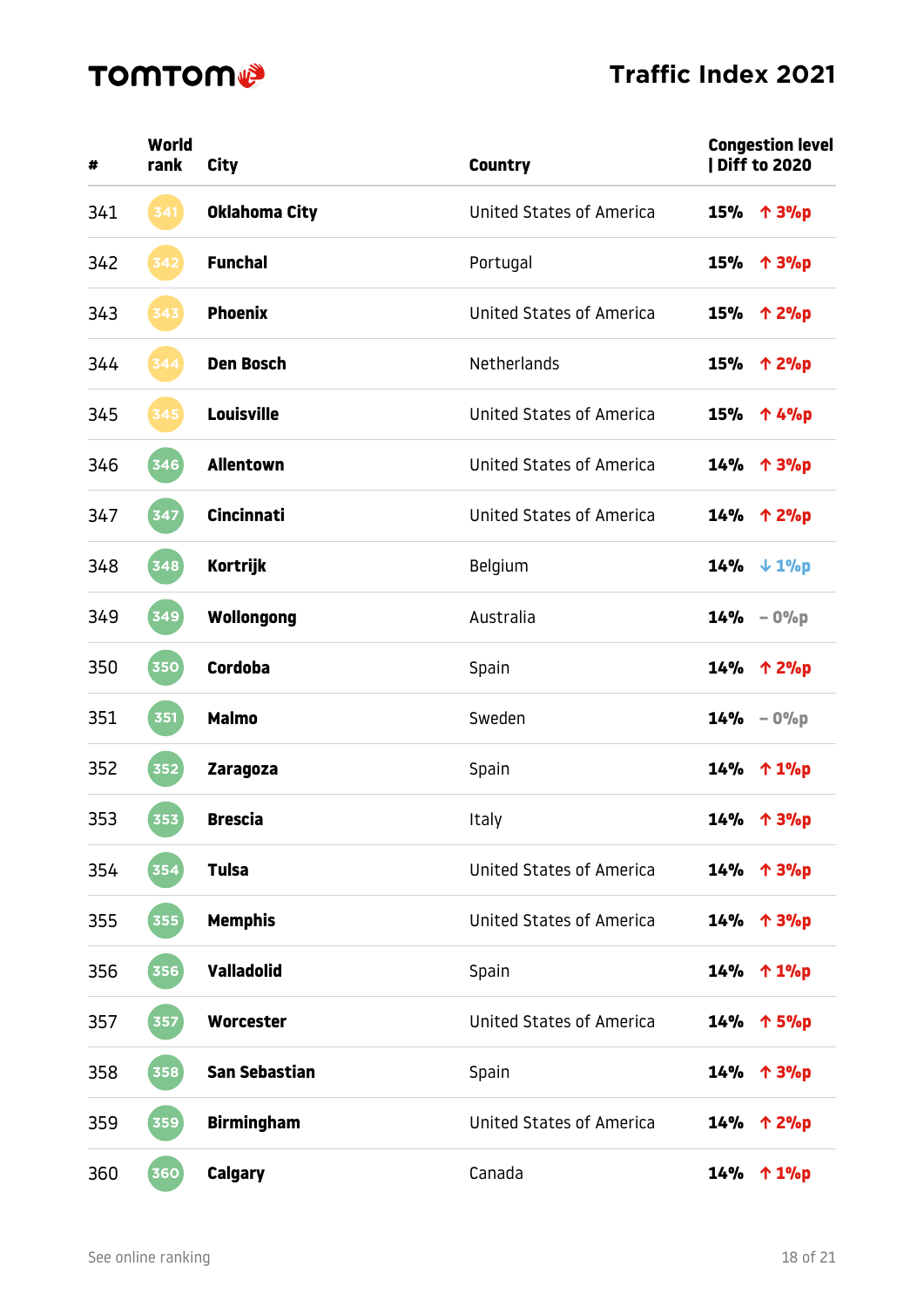| #   | World<br>rank       | City                        | <b>Country</b>                  | <b>Congestion level</b><br><b>Diff to 2020</b> |  |
|-----|---------------------|-----------------------------|---------------------------------|------------------------------------------------|--|
| 361 | 361                 | Raleigh                     | <b>United States of America</b> | 14% 个 2%p                                      |  |
| 362 | 362                 | <b>Bergen</b>               | Norway                          | 14% ↑ 1%p                                      |  |
| 363 | 363                 | <b>Hamilton</b>             | Canada                          | 14% 个 2%p                                      |  |
| 364 | 364                 | Cartagena                   | Spain                           | 14% ↑ 2%p                                      |  |
| 365 | 365                 | <b>Charleroi</b>            | Belgium                         | 13%<br>$\uparrow$ 1%p                          |  |
| 366 | 366                 | <b>Bilbao</b>               | Spain                           | 13%<br>个 1%p                                   |  |
| 367 | 367                 | <b>Grand Rapids</b>         | <b>United States of America</b> | 13% 个 3%p                                      |  |
| 368 | $\left[ 368\right]$ | <b>Detroit</b>              | <b>United States of America</b> | 13%<br>个 2%p                                   |  |
| 369 | 369                 | <b>Buffalo</b>              | <b>United States of America</b> | 13%<br>个 3%p                                   |  |
| 370 | 370                 | <b>Edmonton</b>             | Canada                          | $13% - 0%$                                     |  |
| 371 | 371                 | <b>Omaha-Council Bluffs</b> | <b>United States of America</b> | 13% 个 3%p                                      |  |
| 372 | $372$               | <b>Hartford</b>             | <b>United States of America</b> | 13%<br>个 2%p                                   |  |
| 373 | 373                 | <b>Mons</b>                 | Belgium                         | 13%<br>$\downarrow$ 7%p                        |  |
| 374 | 374                 | <b>Trondheim</b>            | Norway                          | 13% ↑ 1%p                                      |  |
| 375 | 375                 | <b>Fujairah</b>             | <b>United Arab Emirates</b>     | 13% ↑ 1%p                                      |  |
| 376 | 376                 | <b>Ras Al Khaimah</b>       | <b>United Arab Emirates</b>     | 13% ↑ 1%p                                      |  |
| 377 | 377                 | <b>Knoxville</b>            | <b>United States of America</b> | 13% 个 3%p                                      |  |
| 378 | 378                 | <b>Columbia</b>             | <b>United States of America</b> | 13% ↑ 3%p                                      |  |
| 379 | 379                 | <b>Columbus</b>             | <b>United States of America</b> | 13% 个 2%p                                      |  |
| 380 | 380                 | <b>Coimbra</b>              | Portugal                        | 13%<br>$\uparrow$ 1%p                          |  |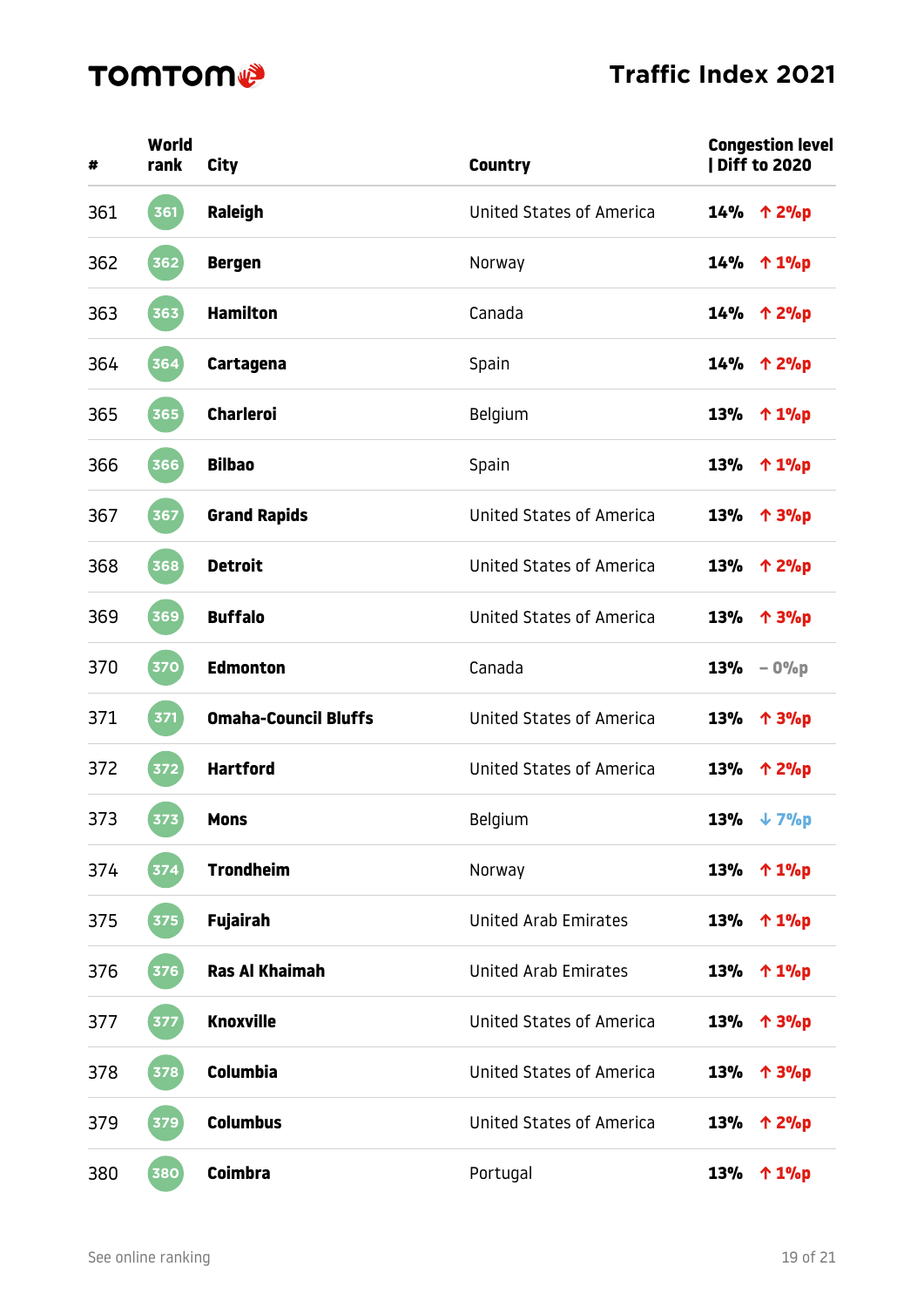| #   | World<br>rank      | <b>City</b>         | <b>Country</b>                  | <b>Congestion level</b><br>  Diff to 2020 |
|-----|--------------------|---------------------|---------------------------------|-------------------------------------------|
| 381 | 381                | Kitchener-Waterloo  | Canada                          | $12% - 0%$                                |
| 382 | 382                | <b>Bloemfontein</b> | South Africa                    | 12%<br>个 1%p                              |
| 383 | 383                | Al Ain              | <b>United Arab Emirates</b>     | 12% ↑ 1%p                                 |
| 384 | 384                | <b>Indianapolis</b> | <b>United States of America</b> | 12% 个 3%p                                 |
| 385 | 385                | <b>Stavanger</b>    | Norway                          | 12%<br>$-0%p$                             |
| 386 | 386                | <b>Milwaukee</b>    | <b>United States of America</b> | <b>11%</b><br>个 2%p                       |
| 387 | 387                | <b>Rochester</b>    | <b>United States of America</b> | 11% ↑ 1%p                                 |
| 388 | 388                | <b>Cadiz</b>        | Spain                           | <b>11%</b><br>个 3%p                       |
| 389 | 389                | <b>Abu Dhabi</b>    | <b>United Arab Emirates</b>     | <b>11%</b><br>$\uparrow$ 1%p              |
| 390 | 390                | <b>Albany</b>       | <b>United States of America</b> | 11%<br>↑ 1%p                              |
| 391 | 391                | <b>St. Louis</b>    | <b>United States of America</b> | <b>11%</b><br>个 2%p                       |
| 392 | $\left[392\right]$ | <b>Almere</b>       | Netherlands                     | $10\% - 0\%p$                             |
| 393 | 393                | <b>Cleveland</b>    | <b>United States of America</b> | 10% ↑ 1%p                                 |
| 394 | 394                | <b>Richmond</b>     | <b>United States of America</b> | <b>10%</b><br>$\uparrow$ 1%p              |
| 395 | 395                | <b>Minneapolis</b>  | <b>United States of America</b> | 10% ↑ 1%p                                 |
| 396 | 396                | <b>Medina</b>       | Saudi Arabia                    | <b>10%</b><br>$-0%p$                      |
| 397 | 397                | <b>Dayton</b>       | <b>United States of America</b> | <b>10%</b><br>个 2%p                       |
| 398 | 398                | <b>Kansas City</b>  | <b>United States of America</b> | <b>10%</b><br>$\uparrow$ 1%p              |
| 399 | 399                | <b>Little Rock</b>  | <b>United States of America</b> | 10% 个 2%p                                 |
| 400 | $\left[400\right]$ | <b>Syracuse</b>     | <b>United States of America</b> | <b>10%</b><br>个 2%p                       |